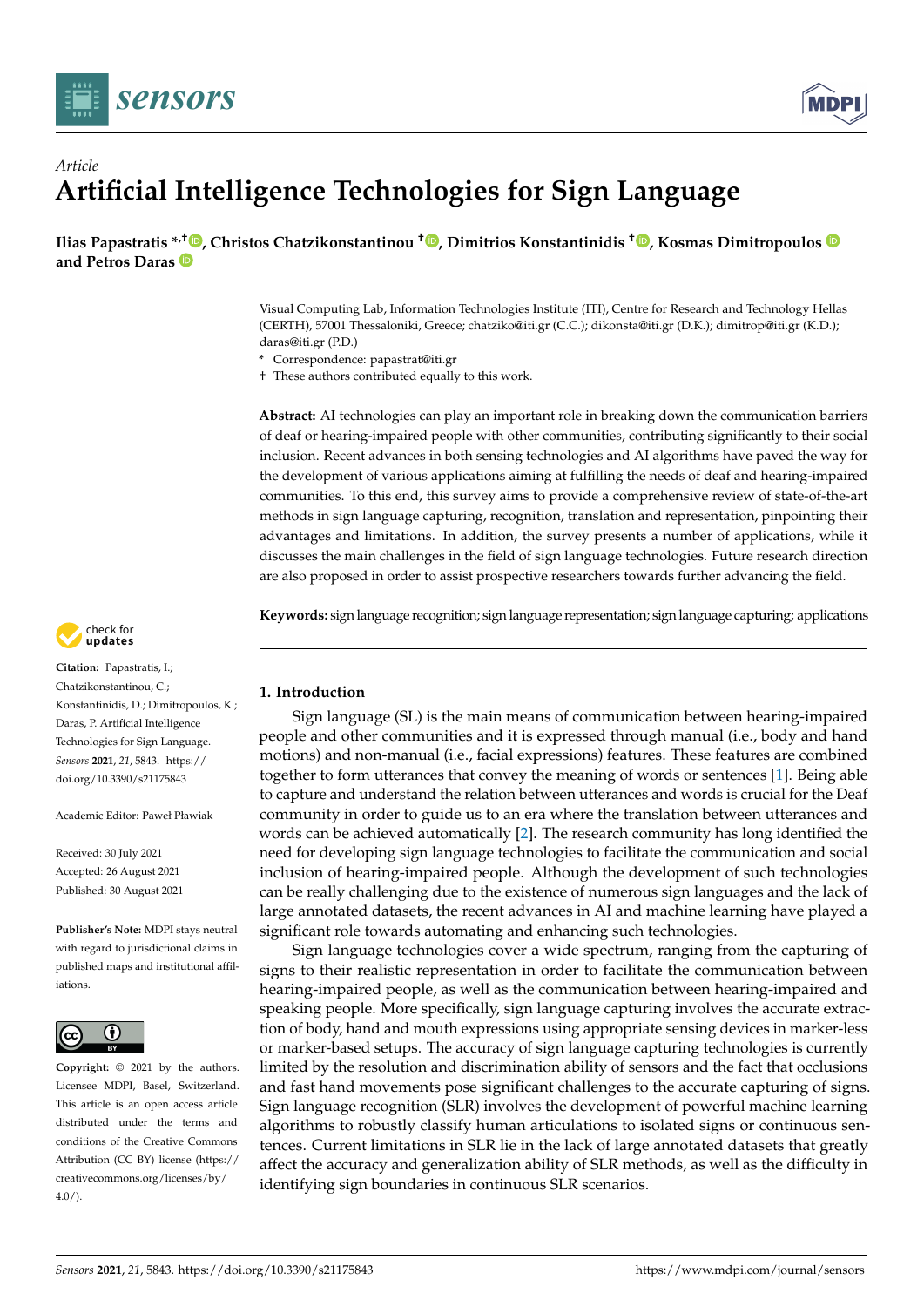On the other hand, sign language translation (SLT) involves the translation between different sign languages, as well as the translation between sign and speaking languages. SLT methods employ sequence-based machine learning algorithms and aim to bridge the communication gap between people signing or speaking different languages. The difficulties in SLT lie in the lack of multilingual sign language datasets, as well as the inaccuracies of SLR methods, considering that the gloss recognition (performed by SLR methods) is the initial step of the SLT methods . Finally, sign language representation involves the accurate representation and reproduction of signs using realistic avatars or signed video approaches. Currently, avatar movements are deemed unnatural and hard to understand by the Deaf community due to inaccuracies in skeletal pose capturing and the lack of life-like features in the appearance of avatars.

Sign language technologies are connected in a way that affect each other as seen in Figure [1.](#page-1-0) The accurate extraction of hand and body motions as well as facial expressions plays a crucial role to the success of the machine learning algorithms that are responsible for the robust recognition of signs. Moreover, the accurate sign language recognition significantly affects the performance of sign language translation and representation methods. The breakthroughs in sensorial devices and AI have paved the way for the development of sign language applications that can immensely facilitate hearing-impaired people in their everyday life.

<span id="page-1-0"></span>

**Figure 1.** Sign language technologies.

Previous literature reviews mainly concentrate on specific sign language technologies, such as video-based and sensor-based sign language recognition [\[3](#page-19-2)[–7\]](#page-19-3) and sign language translation [\[8,](#page-19-4)[9\]](#page-19-5). Lately, with the development of sign language applications, there are also reviews that presented sign language systems to facilitate hearing-impaired people in teaching and learning, as well as in voice and text interpretation systems [\[10,](#page-19-6)[11\]](#page-19-7). However, there is no systematic review that presents all sign language technologies and their relations with each other. This review aims to fill this gap by presenting the advances of AI in all sign language technologies, ranging from capturing and recognition to translation and representation and concludes by describing recent sign language applications that can considerably facilitate the communication among hearing-impaired and speaking people. The main purpose of this review is to demonstrate the importance of using AI technologies in sign language to facilitate deaf and hearing-impaired people in their communication with other communities. In addition, this review aims at familiarizing researchers with the state-of-the-art in all sign language technologies and propose future research directions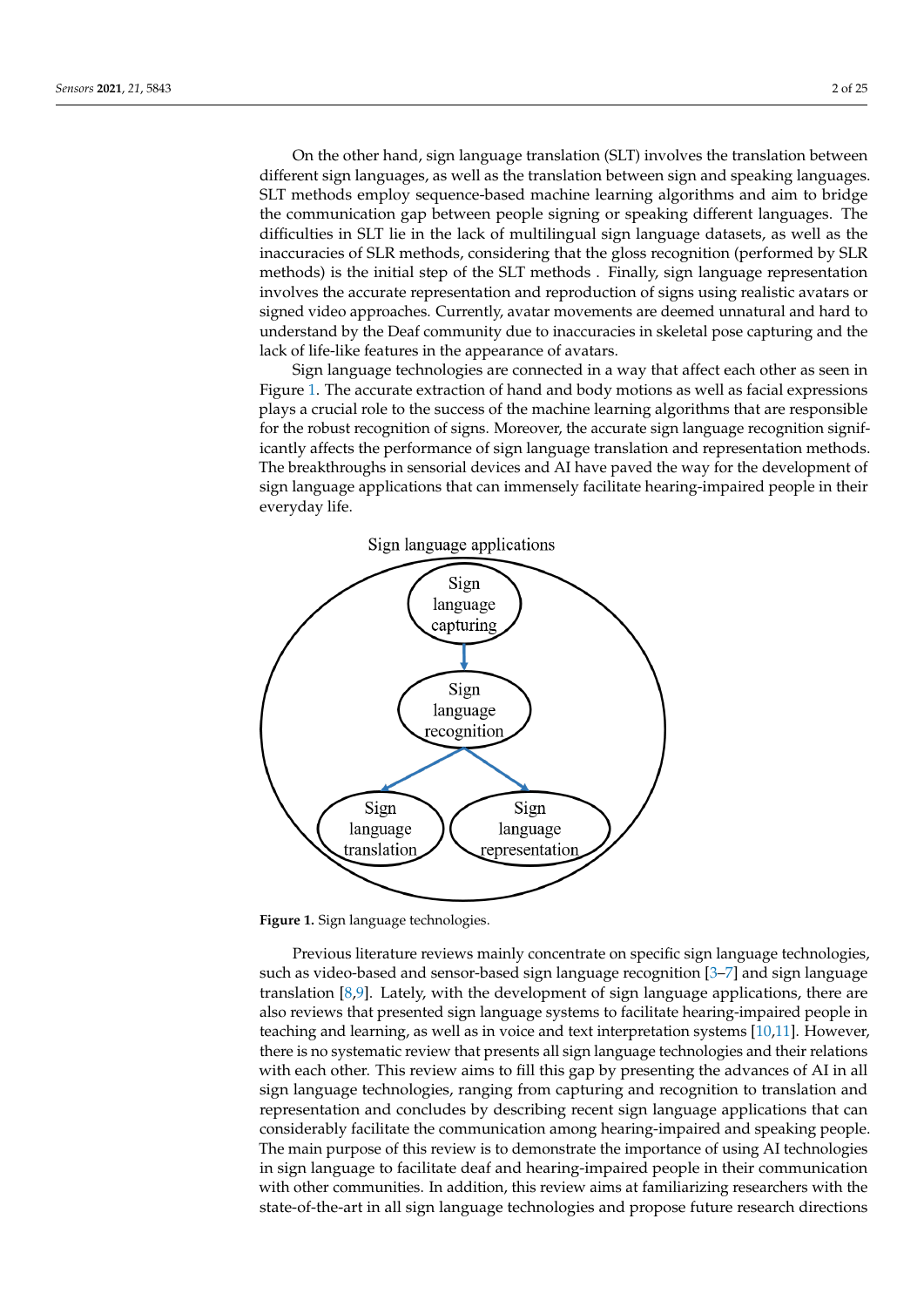that can facilitate the development of even more accurate approaches that can lead to mainstream products for the Deaf community. More specifically, the objectives of this review can be summarized as follows:

- A comprehensive overview of the use of AI technologies in various sign language tasks (i.e., capturing, recognition, translation and representation), along with their importance to their field, is provided.
- The advantages and limitations of modern sign language technologies and the relations between them are discussed and explored.
- Possible future directions in the development of AI technologies for sign language are suggested to facilitate prospective researchers in the field.

The rest of this survey is organized as follows. In Section [2,](#page-2-0) the literature search guideline is presented. Sign language capturing sensors are described in Section [3.](#page-3-0) In Section [4,](#page-6-0) sign language recognition methods are categorized and discussed. Sign language representation approaches and applications are presented in Sections [5](#page-13-0) and [6,](#page-15-0) respectively. Finally, conclusions and potential future research directions are highlighted in Section [7.](#page-16-0)

# <span id="page-2-0"></span>**2. Literature Search**

A systematic literature search was performed by adopting the PRISMA guidelines [\[12\]](#page-19-8). The articles were extracted in June 2021 from three academic databases, namely Scopus [\(https://www.scopus.com/home.uri\)](https://www.scopus.com/home.uri), (link, accessed on 28 May 2021), ProQuest [\(https://](https://www.proquest.com/) [www.proquest.com/\)](https://www.proquest.com/), (link, accessed on 28 May 2021) and IeeeXplore [\(https://ieeexplore.](https://ieeexplore.ieee.org/Xplore/home.jsp) [ieee.org/Xplore/home.jsp\)](https://ieeexplore.ieee.org/Xplore/home.jsp), (link, accessed on 28 May 2021). The articles that were not peerreviewed or written in English were discarded. Since this review deals with AI technologies for sign language, the search was based on the following condition:

*TITLE-ABSTRACT-KEYWORDS ( sign AND language AND ( recognition OR application(\*) OR avatar(\*) OR representation(\*) OR translation OR captur(\*) OR generation OR production ) ) AND PUBLISH YEAR > 2018 AND ( LIMIT-TO ( DOCTYPE , "ar" ) OR LIMIT-TO ( DOCTYPE , "cp" ) OR LIMIT-TO ( DOCTYPE , "ch" ) ) AND ( LIMIT-TO ( LANGUAGE , "English" ) ) AND ( LIMIT-TO ( PUBSTAGE , "final" ) ) AND ( LIMIT-TO ( SUBJAREA , "COMP" ) OR LIMIT-TO ( SUBJAREA , "ENGI" ) )*

The aforementioned search condition describes the existence of the above words (i.e., recognition, translation, etc.) in the title, abstract or keywords of the literature works. In this context, (\*) allows for variations in the search terms (i.e., captur(\*) allows the existence of words, such as capture, capturing, etc.). In addition, the search is performed for papers published after 2018 since the field is evolving with fast pace and older methods are rendered quickly obsolete. To this end, this review aims to present only the latest and best works related to sign language technologies. Finally, the papers included in this review have been published as journal articles, conference proceedings and book chapters (i.e., DOCTYPE) in the fields of computing and engineering (i.e., SUBJAREA).

The number of the records retrieved from the three databases is 2368. From this number, 331 duplicate records are removed, leading to 2037 unique records. After screening title, abstract and finally the full text with various criteria to discard irrelevant records, 106 records remain and are included in this review. The selection procedure is depicted in Figure [2.](#page-3-1)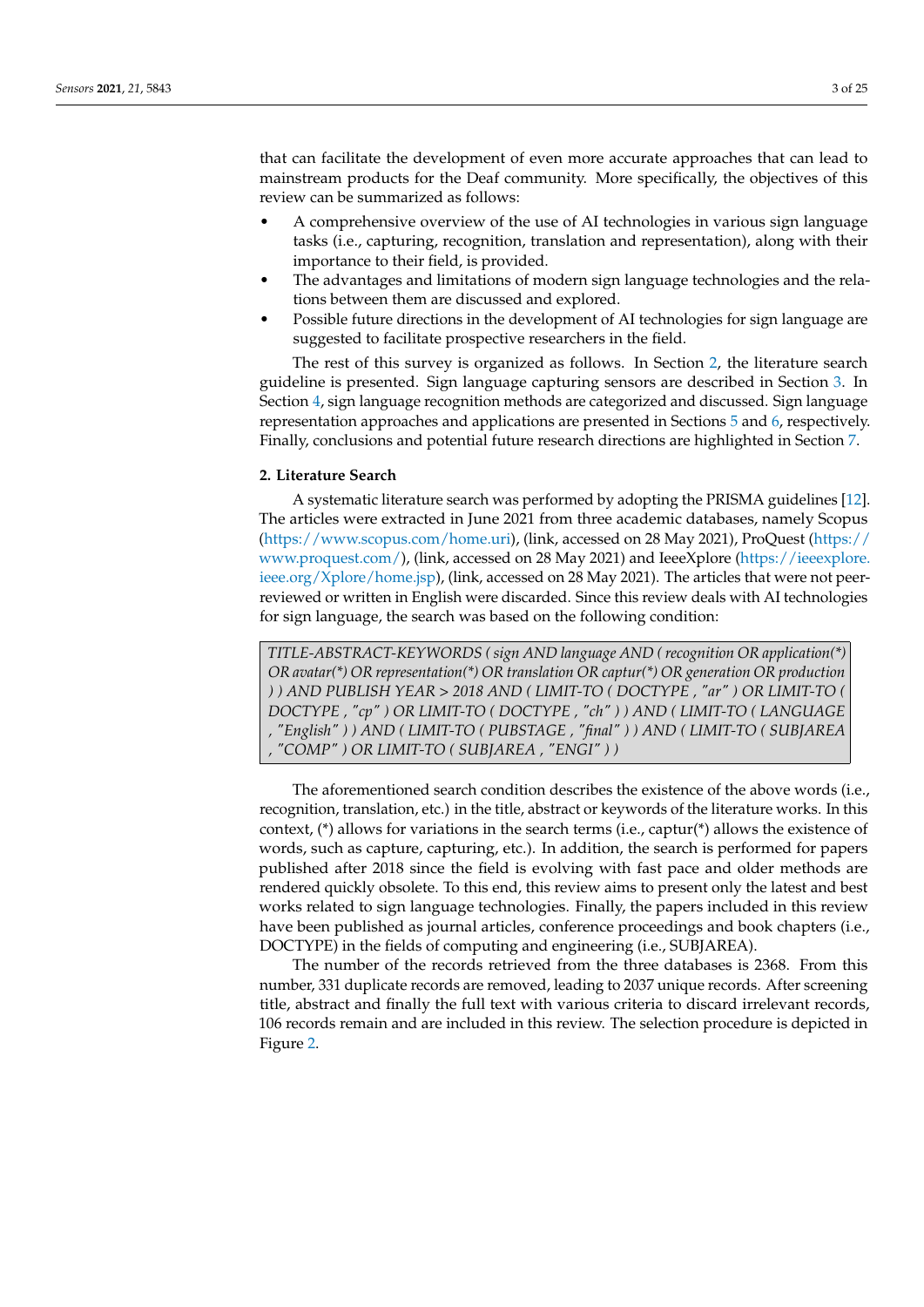<span id="page-3-1"></span>

**Figure 2.** Flowchart of the systematic literature search process.

## <span id="page-3-0"></span>**3. Sign Language Capturing**

Sign language capturing involves the recording of sign gestures using appropriate sensor setups. The purpose is to capture discriminative information from the signs that will allow the study, recognition and 3D representation of signs at later stages. Moreover, sign language capturing enables the construction of large datasets that can be used to accurately train and evaluate machine learning sign language recognition and translation algorithms.

# *3.1. Capturing Sensors*

The most common means of recording sign gestures is through visual sensors that are able to capture fine-grained information, such as facial expressions and body postures, that is crucial for understanding sign language. Cerna et al. in [\[13\]](#page-19-9) employed a Kinect sensor [\[14\]](#page-19-10) to simultaneously capture red-green-blue (RGB) image, depth and skeletal information towards the recording of a multimodal dataset with Brazilian sign language. Similarly, Kosmopoulos et al. in [\[15\]](#page-19-11) captured realistic real-life scenarios with sign language using the Kinect sensor. The dataset contains isolated and continuous sign language recordings with RGB, depth and skeletal information, along with annotated hand and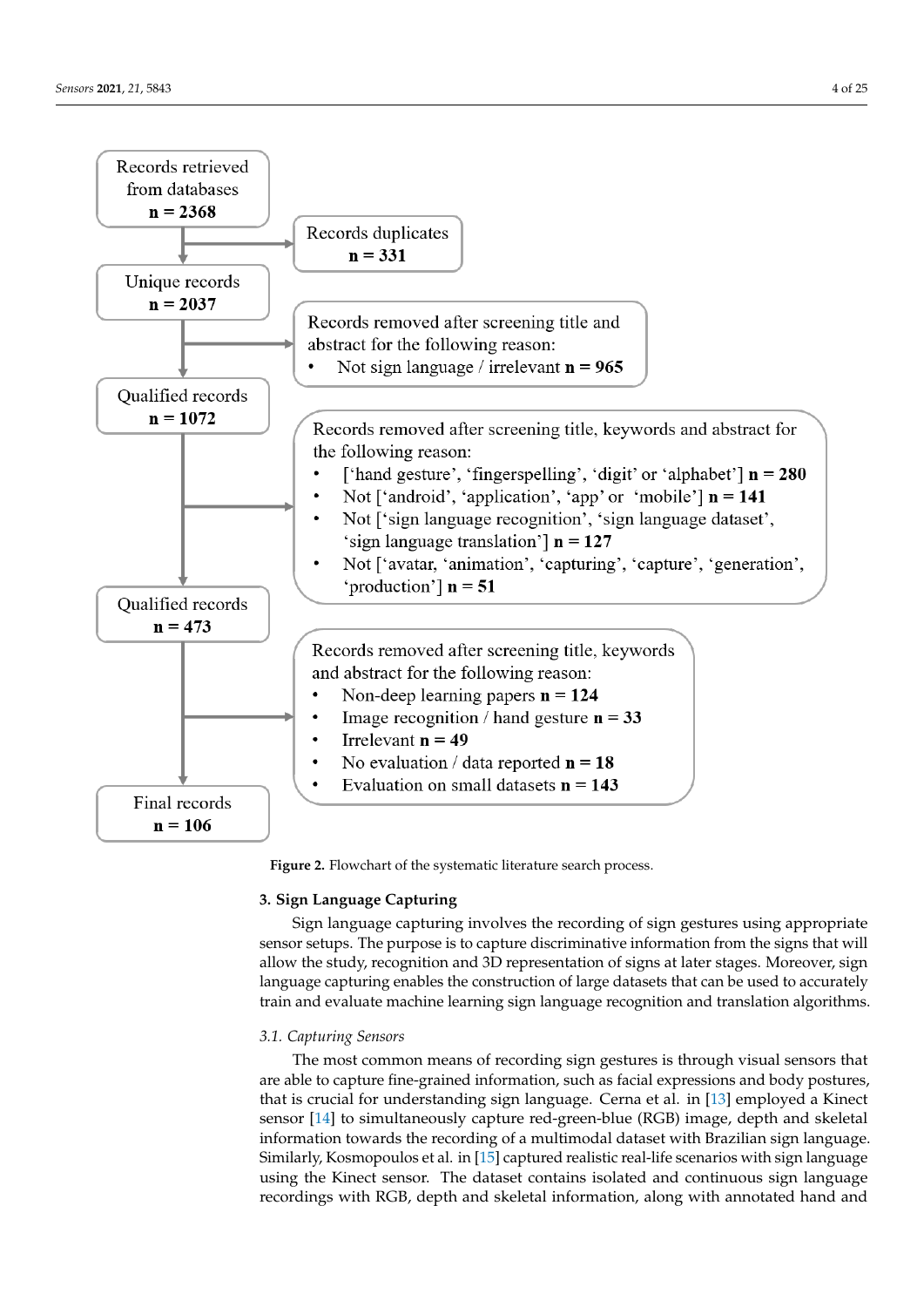facial features. Contrary to the previous methods that use a single Kinect sensor, this work additionally employs a machine vision camera, along with a television screen, for sign demonstration. Sincan et al. in [\[16\]](#page-19-12), captured isolated Turkish sign language glosses using Kinect sensors with a large variety of indoor and outdoor backgrounds, revealing the importance of capturing videos with various backgrounds. Adaloglou et al. in [\[17\]](#page-19-13), created a large sign language dataset with RealSense D435 sensor that records both RGB and depth information. The dataset contain continuous and isolated sign videos and is appropriate for both isolated and continuous sign language recognition tasks.

Another sensor that has been employed for sign language capturing is Leap Motion, which has the ability to capture 3D positions of hand and fingers at the expense of having to operate close to the subject. Mittal et al. in [\[18\]](#page-19-14), employed this type of sensor to record sign language gestures. Other setups with antennas and readers of radio-frequency identification (RFID) signals have also been adopted for sign language recognition. Meng et al. in [\[19\]](#page-19-15), extracted phase characteristics of RFID signals to detect and recognize sign gestures. The training setup consists of an RFID reader, an RFID tag and a directional antenna. The recorded human should stand between the reader and the tag for a proper capturing. Moreover, the recognition system is signer-dependent.

On the other hand, wearable sensors have been adopted for capturing sign language gestures. Galea et al. in [\[20\]](#page-19-16), used electromyography (EMG) to capture electrical activity that was produced during arm movement. The Thalmic MYO armband device was used for the recording of Irish sign language alphabet. Similarly, Zhang et al. [\[21\]](#page-19-17) used a wearable device to capture EMG and inertial measurement unit (IMU) signals, while they used a convolutional neural network (CNN) [\[22\]](#page-19-18) followed by a long short-term memory (LSTM) [\[23\]](#page-19-19) architecture to recognize American sign language at both word and sentence levels. One disadvantage of the method is that its performance has not been evaluated under walking condition. Hou et al. in [\[24\]](#page-20-0), proposed Sign-Speaker, which was deployed on a smartwatch to collect sign signals. Then, these signals were sent to a smartphone and were translated into spoken language in real-time. In this method, a very simple capturing setup is required, consisting of a smartwatch and a smartphone. However, their system recognizes a limited number of signs and it cannot generalize well to new users. Wang et al. in [\[25\]](#page-20-1), employed a system with two armbands using both IMU and EMG sensors in order to capture fine-grained finger and hand positions and movements. How et al. in [\[26\]](#page-20-2), used a low-cost dataglove with IMU sensors to capture sign gestures that were transmitted through Bluetooth to a smartphone device. Nevertheless, the employment of a single right-hand dataglove limited the number of signs that could be performed by this setup.

Each of the aforementioned sensor setups for sign language capturing has different characteristics, which makes it suitable for different applications. Kinect sensors provide high resolution RGB and depth information but their accuracy is restricted by the distance from the sensors. Leap Motion also requires a small distance between the sensor and the subject, but their low computational requirements enable its usage in real-time applications. Multi-camera setups are capable of providing highly accurate results at the expense of increased complexity and computational requirements. A myo armband that can detect EMG and inertial signals is also used in few works but the inertial signals may be distorted by body motions when people are walking. Smartwatches are really popular nowadays and they can also be used for sign language capturing but their output can be quite noisy due to unexpected body movements. Finally, datagloves can provide highly accurate sign language capturing results in real-time. However, the tuning of its components (i.e., flex sensor, accelerometer, gyroscope) may require a trial and error process that is impractical and time-consuming. In addition, signers tend to not prefer datagloves for sign language capturing as they are considered invasive.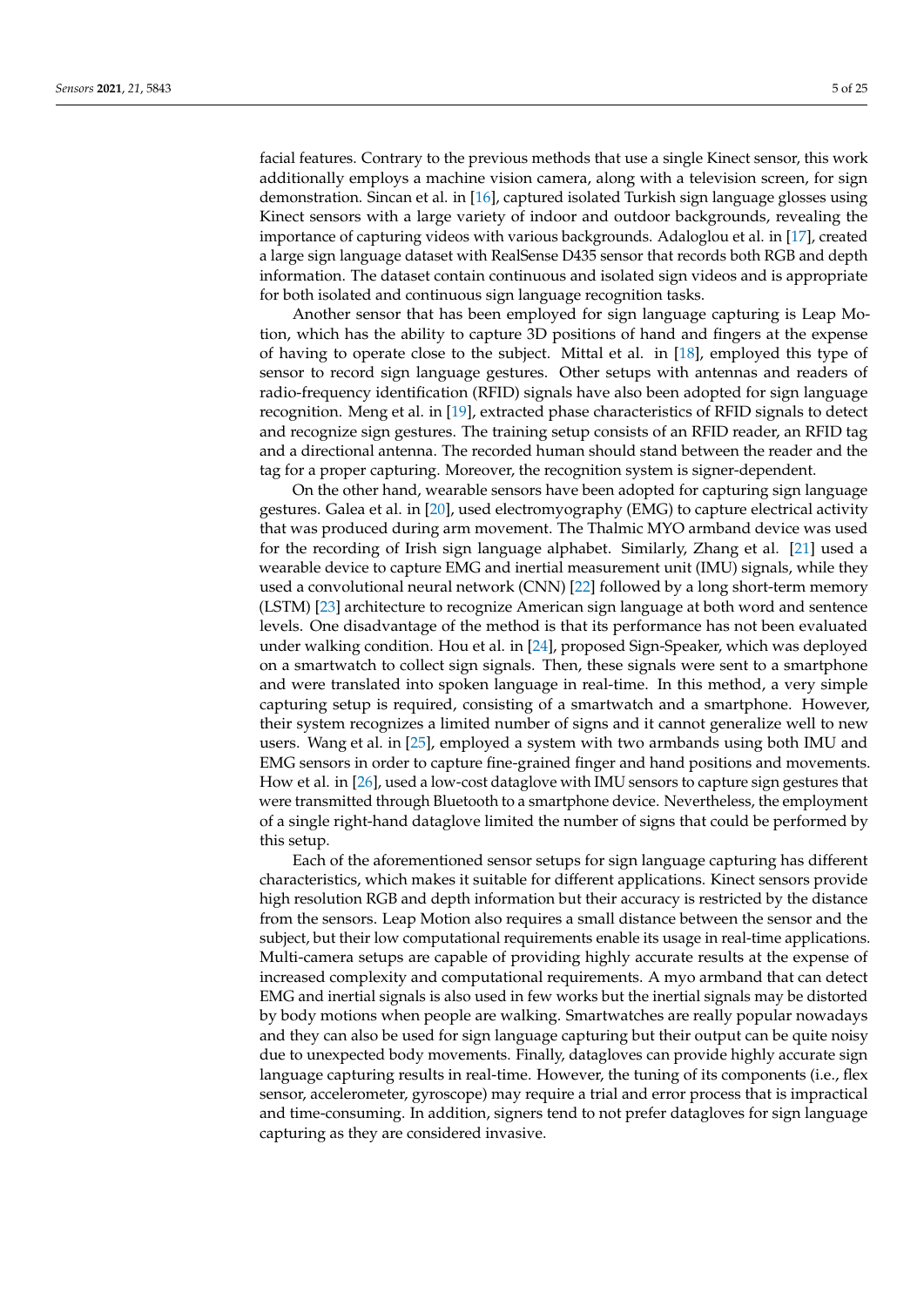## *3.2. Datasets*

Datasets are crucial for the performance of methodologies regarding sign language recognition, translation and synthesis and as a result a lot of attention has been drawn towards the accurate capturing of signs and their meticulous annotation. The majority of the existing publicly available datasets are captured with visual sensors and are presented below.

## 3.2.1. Continuous Sign Language Recognition Datasets

Continuous sign language recognition (CSLR) datasets contain videos of sequences of signs instead of individual signs and are more suitable for developing real-life applications. Phoenix-2014 [\[27\]](#page-20-3) is one of the most popular CSLR dataset with recordings of weather forecasts in German sign language. All videos were recorded with 9 signers at a frame rate of 25 frames per second. The dictionary has 1081 unique glosses and the dataset contains 5672 videos for training, 540 videos for validation and 629 videos for testing. The same authors created an updated version of Phoenix-2014, called Phoenix-2014-T [\[28\]](#page-20-4), with spoken language translations, which makes it appropriate for both CSLR and sign language translation experiments. It contains 8257 videos from 9 different signers performing 1088 unique signs and 2887 unique words. Although all recordings are performed in a controlled environment, Phoenix-2014 and Phoenix-2014-T are both challenging datasets with large vocabularies and varying number of samples per sign with a few signs having a single sample. Similarly, BSL-1K [\[29\]](#page-20-5) contains video recordings from British news broadcasts, along with automatically extracted annotations from provided subtitles. It is a large database with 273,000 samples from 40 signers that is also used for sign language segmentation. Another notable dataset is CSL [\[30,](#page-20-6)[31\]](#page-20-7) that contains Chinese words widely used in daily communication. The dataset has 100 sentences with signs that were performed from 50 signers. The recordings are performed in a lab with predefined conditions (i.e., background, lighting). The vocabulary size is 178 words that are performed multiple times, resulting in high recognition results achieved by SLR methods. GRSL [\[15\]](#page-19-11) is another CSLR dataset of Greek sign language that is used in home care services, which contains multiple modalities, such as RGB, depth and skeletal joints. On the other hand, GSL [\[17\]](#page-19-13) is a large Greek sign language dataset created to assist communication of Deaf people with public service employees. The dataset was created with a RealSense D435 sensor that records both RGB and depth information. Furthermore, it contains both continuous and isolated sign videos from 15 predefined scenarios. It is recorded on a laboratory environment, where each scenario is repeated five consecutive times.

#### 3.2.2. Isolated Sign Language Recognition Datasets

Isolated sign language recognition (ISLR) datasets are important for identifying and learning discriminative features for sign language recognition. CSL-500 [\[31,](#page-20-7)[32\]](#page-20-8) is the isolated version of CSL but it contains 500 unique glosses performed from the same 50 signers. CSLR methods usually adopt this dataset for feature learning prior to finetuning on the CSL dataset. MS-ASL [\[33\]](#page-20-9) is another widely employed ISLR dataset with 1000 unique American sign language glosses. It contains recordings collected from YouTube platform from 222 signers with a large variance in background settings, which makes this dataset suitable for training complex methods with strong representation capabilities. Similarly, WASL [\[34\]](#page-20-10) is an ISLR dataset with 2000 unique American sign glosses performed by 119 signers. The videos have different background and illumination conditions, which makes it a challenging ISLR benchmark dataset. On the other hand, AUTSL is a Turkish sign language dataset captured under various indoor and outdoor backgrounds, while LSA64 [\[35\]](#page-20-11) is an Argentinian sign language dataset that includes 3200 videos, in which 10 non-expert subjects execute 5 repetitions of 64 different types of signs. LSA64 is a small and relatively easy dataset, where SLR methods achieve outstanding recognition performance. Finally, IsoGD [\[36\]](#page-20-12) is a gesture recognition dataset that consists of 47,933 RGB-D videos performed by 21 different individuals and contains 249 gesture labels.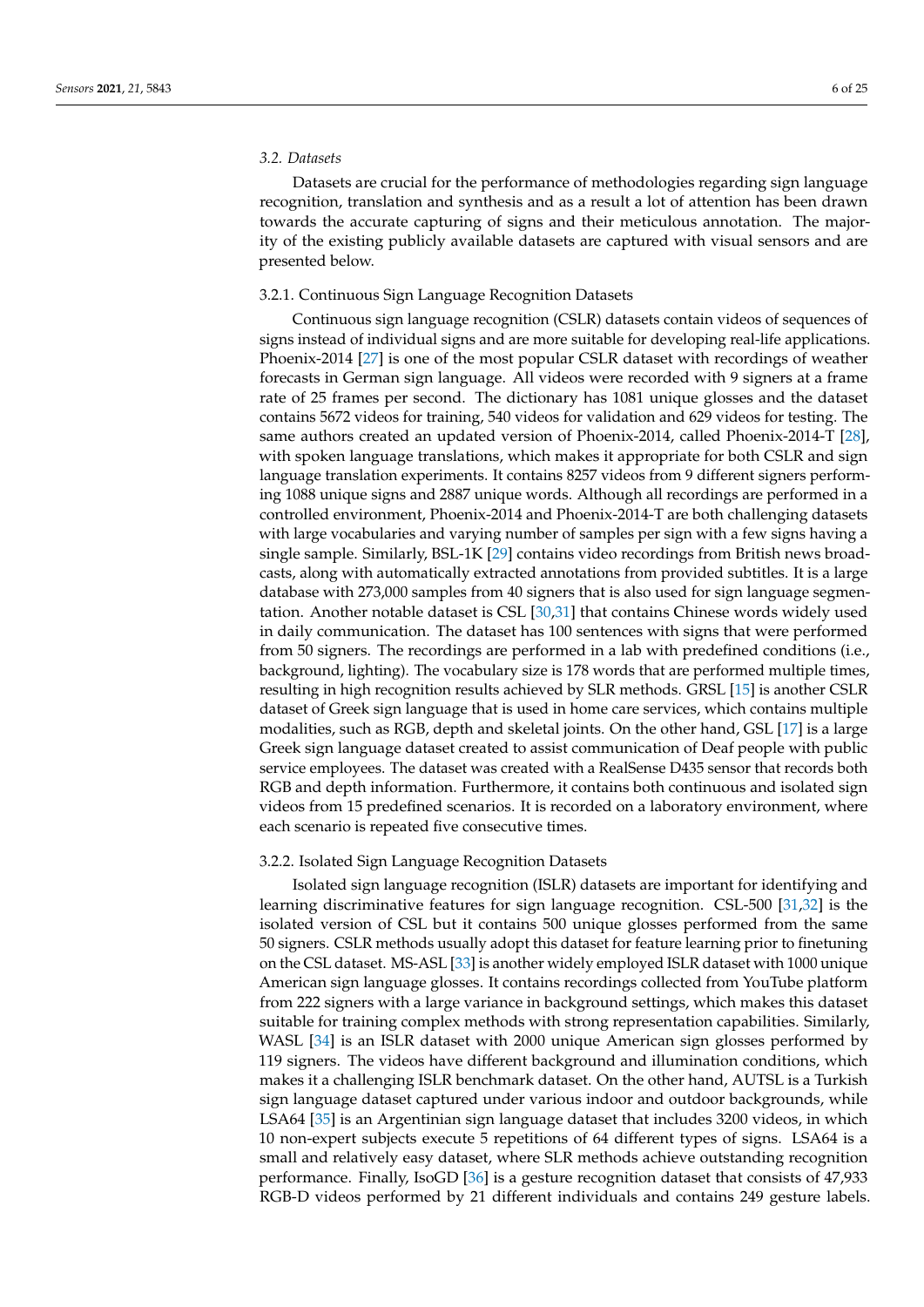Although IsoGD is a gesture recognition dataset, its large size and challenging illumination and background conditions allows the training of highly accurate ISLR methods.

## 3.2.3. Discussion

A discussion about the aforementioned datasets can be made at this stage, while a detailed overview of the dataset characteristics is provided on Table [1.](#page-6-1) It can be seen that over time datasets become larger in size (i.e., number of samples) with more signers involved in them, as well as contain high resolution videos captured under various and challenging illumination and background conditions. Moreover, new datasets usually include different modalities (i.e., RGB, depth and skeleton). Recording sign language videos using many signers is very important, since each person performs signs with different speed, body posture and face expression. Moreover, high resolution videos capture more clearly small but important details, such as finger movements and face expressions, which are crucial cues for sign language understanding. Datasets with videos captured under different conditions enable deep networks to extract highly discriminative features for sign language classification. As a result, methodologies trained in such datasets can obtain greatly enhanced representation and generalization capabilities and achieve high recognition performances. Furthermore, although RGB information is the predominant modality used for sign language recognition, additional modalities, such as skeleton and depth information, can provide complementary information to the RGB modality and significantly improve the performance of SLR methods.

<span id="page-6-1"></span>

|                     | <b>Characteristics</b> |                |                |                        |                    |             |                      |      |
|---------------------|------------------------|----------------|----------------|------------------------|--------------------|-------------|----------------------|------|
| <b>Datasets</b>     | Language               | <b>Signers</b> | <b>Classes</b> | <b>Video Instances</b> | Resolution         | <b>Type</b> | <b>Modalities</b>    | Year |
| Phoenix-2014 [27]   | German                 | 9              | 1231           | 6841                   | $210 \times 260$   | <b>CSLR</b> | RGB                  | 2014 |
| CSL [30,31]         | Chinese                | 50             | 178            | 25,000                 | $1920 \times 1080$ | <b>CSLR</b> | RGB, depth           | 2016 |
| Phoenix-2014-T [28] | German                 | 9              | 1231           | 8257                   | $210 \times 260$   | <b>CSLR</b> | RGB                  | 2018 |
| <b>GRSL</b> [15]    | Greek                  | 15             | 1500           | 4000                   | varying            | <b>CSLR</b> | RGB, depth, skeleton | 2020 |
| <b>BSL-1K [29]</b>  | <b>British</b>         | 40             | 1064           | 273,000                | varying            | <b>CSLR</b> | RGB                  | 2020 |
| GSL [17]            | Greek                  | 7              | 310            | 10.295                 | $848 \times 480$   | <b>CSLR</b> | RGB, depth           | 2021 |
| CSL-500 [30,31]     | Chinese                | 50             | 500            | 125,000                | $1920 \times 1080$ | <b>ISLR</b> | RGB, depth           | 2016 |
| <b>MS-ASL</b> [33]  | American               | 222            | 1000           | 25,513                 | varying            | <b>ISLR</b> | RGB                  | 2019 |
| <b>WASL</b> [34]    | American               | 119            | 2000           | 21,013                 | varying            | <b>ISLR</b> | RGB                  | 2020 |
| AUTSL [16]          | Turkish                | 43             | 226            | 38,336                 | $512 \times 512$   | <b>ISLR</b> | RGB, depth           | 2020 |
| <b>KArSL</b> [37]   | Arabic                 | 3              | 502            | 75,300                 | varying            | <b>ISLR</b> | RGB, depth, skeleton | 2021 |

**Table 1.** Large-scale publicly available SLR datasets.

#### <span id="page-6-0"></span>**4. Sign Language Recognition**

Sign language recognition (SLR) is the task of recognizing sign language glosses from video streams. It is a very important research area since it can bridge the communication gap between hearing and Deaf people, facilitating the social inclusion of hearing-impaired people. Moreover, sign language recognition can be classified into isolated and continuous based on whether the video streams contain an isolated gloss or a gloss sequence that corresponds to a sentence.

#### *4.1. Continuous Sign Language Recognition*

Continuous Sign Language Recognition aims at classifying signed videos to entire sentences (i.e., ordered sequence of glosses). CSLR is a very challenging task as it requires the recognition of glosses from video sequences without any knowledge of the sign boundaries (i.e., lack of ground truth annotations regarding the start and end of glosses). Most works adopt 2D or 3D-CNNs for feature extraction followed by temporal convolutional networks or recurrent neural networks (RNNs) for sequential information modelling. To measure CSLR performance, word error rate (WER) [\[38\]](#page-20-14) is commonly adopted. WER measures the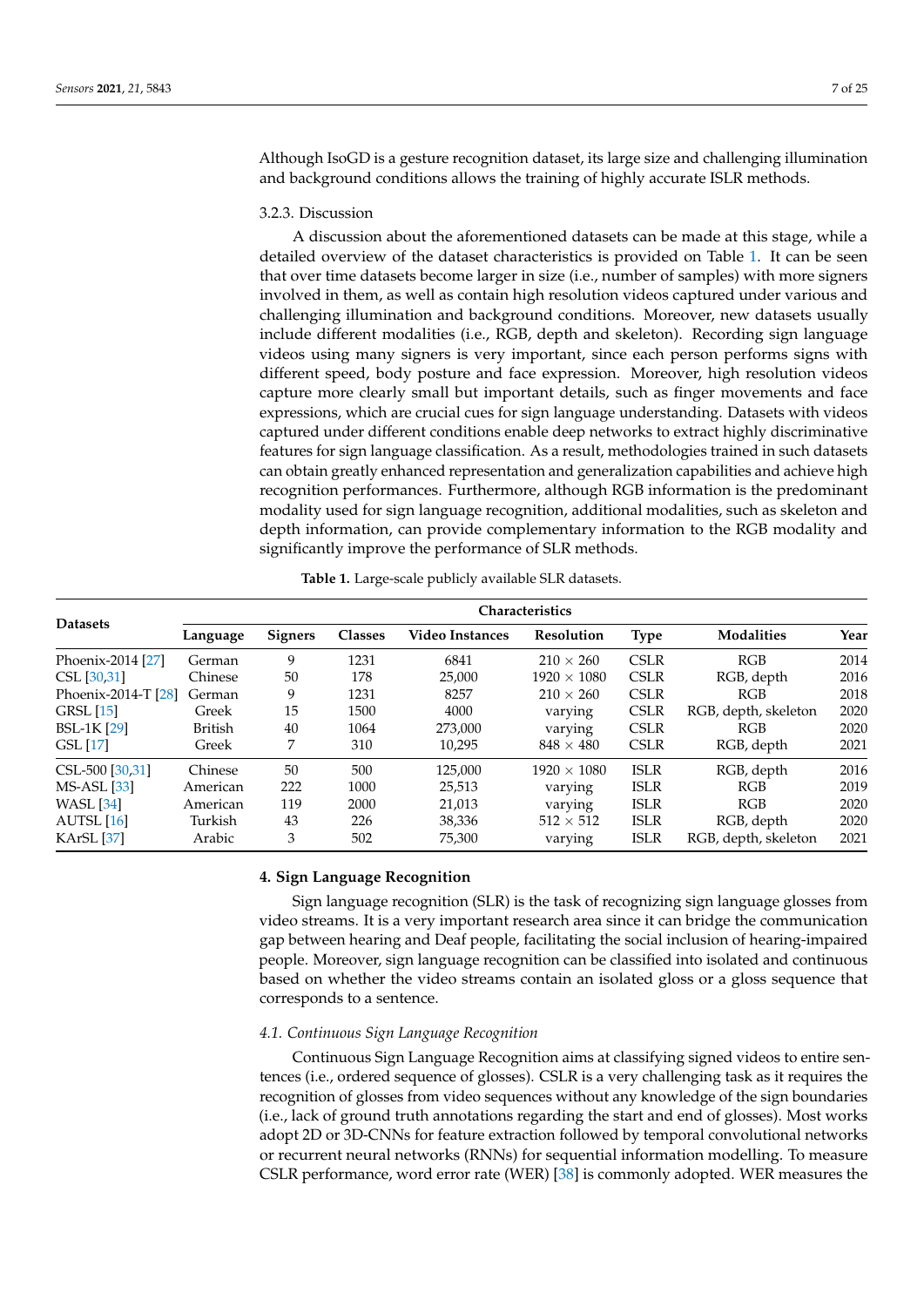number of operations (i.e., substitutions, deletions and insertions) required to transform the predicted sequence into the target sequence.

Cui et al. [\[39\]](#page-20-15) adopted a 2D-CNN followed by temporal 1D convolutional layers for feature extraction. The extracted spatio-temporal features were fed to a bidirectional long short-term memory (BLSTM) network for modelling the context of the entire sequence. The feature extractor was extended with a classifier and trained in a fully-supervised setting on isolated glosses for video to gloss alignment, while the BLSTM was used for CSLR. This two-step optimization process was conducted iteratively with Connectionist Temporal Classification (CTC) [\[40\]](#page-20-16) and Cross-Entropy losses, until the network converged. Besides, the recognition model fused RGB with optical flow modalities and achieved a WER of 22.8% on the Phoenix-2014 dataset. Similarly, Koishybay et al. in [\[41\]](#page-20-17), adopted a residual 2D-CNN with cascaded 1D convolutional layers for feature extraction, while for CSLR experiments, BLSTM was utilized. Their method generated gloss-level alignments using the Levenshtein distance in order to fine-tune the feature extractor. However, the authors stated that during the early iterations the model predicted poor alignment proposals, which hinders the training process and requires several iterations to converge. Cheng et al. in [\[42\]](#page-20-18), proposed a 2D fully convolutional network with a feature enhancement module that did not require iterative training. Instead, it provided extra supervision and assisted the CSLR network to learn better gloss alignments. Niu et al. in [\[43\]](#page-20-19), proposed a 2D-CNN followed by a Transformer network for CSLR. They used three stochastic methods to drop frames of the input video, to randomly stop gradients of back-propagation and to model glosses using hidden states, respectively, which led to better CSLR performance. Nevertheless, the randomness ratio of these stochastic processes must be tuned carefully to achieve good recognition rates. Generally, CSLR methods based on 2D-CNNs achieve great recognition performance. More specifically, 2D-CNNs extract descriptive features from the frame sequences, while the sequence modelling mechanisms align efficiently the input video and the output predictions. However, they usually require complex training strategies, such as iterative optimization techniques, to achieve strong feature extraction capabilities.

On the other hand, some works chose to incorporate attention mechanisms for CSLR. Pan et al. in [\[44\]](#page-20-20), used a key-frame sampling technique to extract the most descriptive frames of the video. Then, a vector representation was constructed from the skeletal data of the key-frames, which was fed to an attention-based BLSTM to model the temporal information. Huang et al. [\[45\]](#page-20-21) proposed an adaptive encoder-decoder architecture to learn the temporal boundaries of the video. Furthermore, a hierarchical BLSTM with attention over sliding windows was used on the decoder to weigh the importance of the input frames. Li et al. in [\[46\]](#page-20-22), used a pyramid structure of BLSTMs in order to find key actions of the video representations, which were produced from the 2D-CNN. Moreover, an attention-based LSTM was used to align the input and output sequences and the whole network was trained jointly with Cross-Entropy and CTC losses.

Recently, the self-attention mechanism has been introduced in a variety of models, such as the Transformer, and has also been adopted by CSLR methods. Slimane et al. in [\[47\]](#page-20-23), proposed two data streams with cropped hand images and full images. The two modalities were passed through two 2D-CNNs to extract the spatial features. Then, the modalities were synchronized by a self-attention module to obtain better contextual information and generate efficient video representations for CSLR. Zhou et al. [\[48\]](#page-20-24), adopted a fully-inception architecture with 2D and 1D convolutional layers along with a self-attention to further improve the feature extraction capabilities of the inception layers.

Reinforcement techniques have also been applied for CSLR, along with Transformer networks. Zhang et al. in [\[49\]](#page-20-25), adopted a 3D-CNN followed by a Transformer network that was responsible for recognizing gloss sequences from input videos. Instead of training the model with cross-entropy loss, they used the REINFORCE algorithm [\[50\]](#page-21-0) to directly optimize the model by using WER as the reward function of the agent (i.e., the feature extractor). Wei et al. in [\[51\]](#page-21-1), used a semantic boundary detection algorithm with reinforcement learning to improve CSLR performance. A spatio-temporal feature extractor learned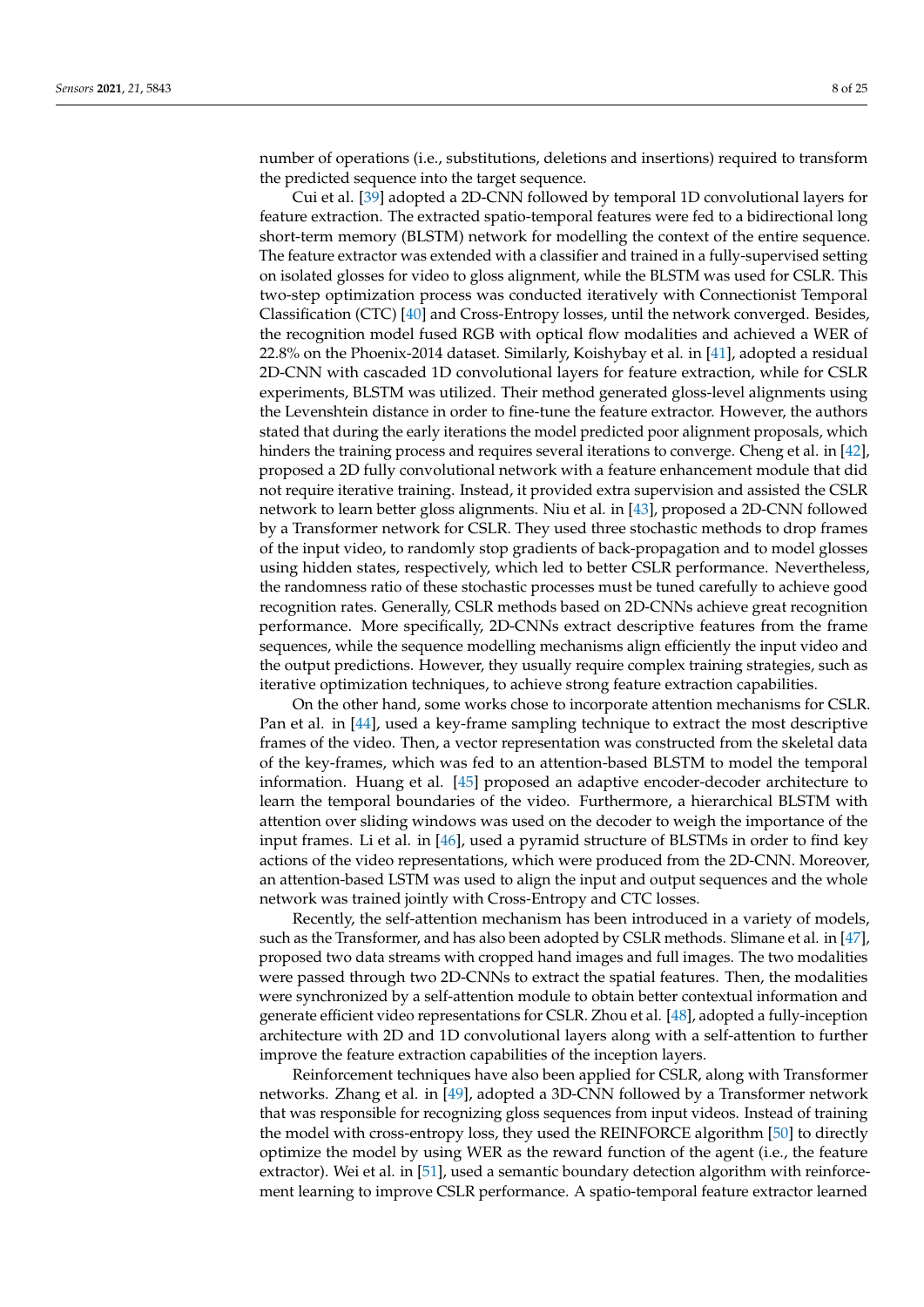the video representations. Then, the detection algorithm used reinforcement learning to detect gloss timestamps from video sequences and refine the final video representations. The evaluation metric was used again as the reward function. The major limitation of this method is the need for a careful selection of the pooling size, which defines the action search space for the reinforcement learning agent.

Papastratis et al. [\[52\]](#page-21-2) constructed a cross-modal approach in order to effectively model intra-gloss dependencies by leveraging information from text. This method extracted video features using a video encoder that consisted of a 2D-CNN followed by temporal convolutions and a BLSTM, while text representations were obtained from an LSTM. Finally, these embeddings were aligned in a joint latent space. The improved representations led to great CSLR performance, achieving WERs of 24.0% and 3.52% on Phoenix-2014 and GSL SI, respectively. Papastratis et al. in their latest work [\[53\]](#page-21-3), employed a generative adversarial network to evaluate the predictions of the video encoder. In addition, contextual information was incorporated to improve recognition performance on sign language conversations.

Due to their efficient feature extraction capabilities, 3D-CNNs have also been adopted by many researchers for CSLR. Wei et al. in [\[54\]](#page-21-4), used a 3D residual CNN along with a BLSTM, while they applied grammatical rules sign language. The text was split into isolated words and *n*-grams, which are modelled using two classifiers. The two classifiers aimed to recognize each word independently and based on the context in contrast to CTC, which models the whole sequence. Pu et al. in [\[55\]](#page-21-5), employed a 3D-CNN with an LSTM decoder and a CTC decoder that were jointly aligned with a soft dynamic time warping (soft-DTW) [\[56\]](#page-21-6) alignment constraint. The network was trained recursively with the proposed alignments from soft-DTW. The method achieved WERs of 6.1% and 32.7% on CSL Split 1 and CSL Split 2, respectively. Guo et al. in [\[57\]](#page-21-7), developed a fully convolutional approach with a 3D-CNN followed by 1D temporal convolutional layers. The 1D CNN block had a hierarchical structure with small and large receptive fields to capture short- and long-term correlations in the video, while the entire architecture was trained with CTC loss. 3D-CNNs are computationally expensive methods that require pretraining on large-scale datasets and cannot be tuned directly for CSLR. To this end, sliding window techniques are adopted to create informative features. To tackle this problem, some works incorporated pseudo-labelling, which is an optimization process that adds predicted labels on the training set. Pei et al. in [\[58\]](#page-21-8), trained a deep 3D-CNN with CTC and generate clip-level pseudo-labels from the alignment of CTC to obtain better feature representations. To improve the quality of pseudo-labels, Zhou et al. in [\[59\]](#page-21-9), proposed a dynamic decoding method instead of greedy decoding to find better alignment paths and filter out the wrong pseudo-labels. Their method applied the I3D [\[60\]](#page-21-10) network from the action recognition field along with temporal convolutions and bidirectional gated recurrent units (BGRU) [\[61\]](#page-21-11). Moreover, the proposed method achieved a WER of 34.5% on the Phoenix-2014 dataset. However, pseudo-labelling required many iterations, while initial labels affected the convergence of the optimization process.

In Table [2,](#page-9-0) several methods are compared on the test set of the most commonly adopted datasets for continuous sign language recognition. From the experimental results it is shown that multi-modal methods achieve the lowest WERs. More specifically, STMC [\[62\]](#page-21-12) has the best recognition rates on Phoenix-2014, CSL Split 1 and CSL Split 2 datasets using RGB, hands and skeleton modalities, while SLRGAN [\[53\]](#page-21-3), employing the RGB and text modality, achieves superior performance on the GSL SI and GSL SD datasets.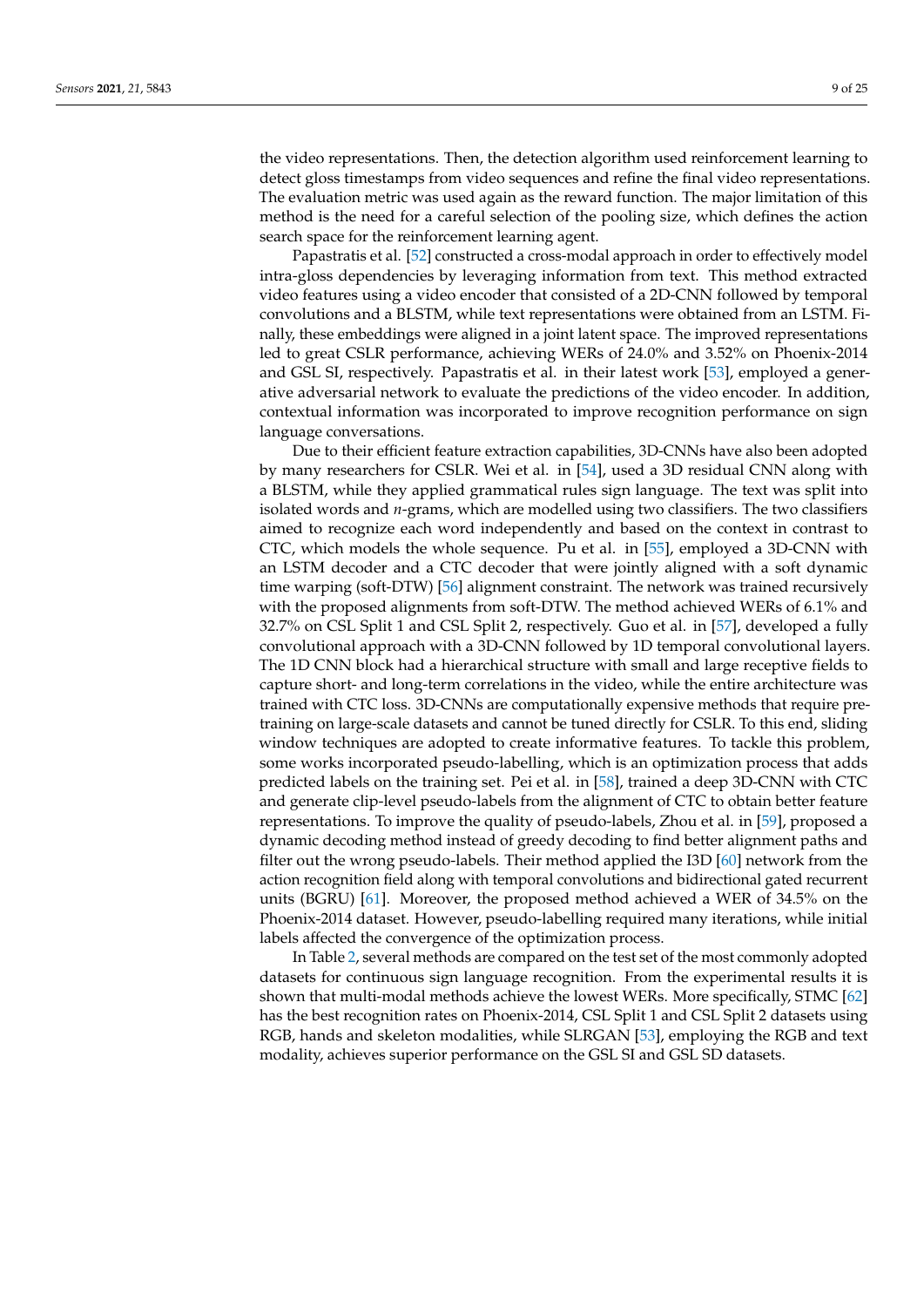| Method                        | <b>Input Modality</b>             | <b>Dataset</b> | <b>Test Set (WER)</b> |  |
|-------------------------------|-----------------------------------|----------------|-----------------------|--|
| PL [58]                       | RGB                               |                | 40.6                  |  |
| RL [49]                       | <b>RGB</b>                        |                | 38.3                  |  |
| Align-iOpt <sup>[55]</sup>    | <b>RGB</b>                        |                | 36.7                  |  |
| DenseTCN <sup>[57]</sup>      | RGB                               |                | 36.5                  |  |
| <b>DPD</b> [59]               | RGB                               |                | 34.5                  |  |
| <b>CNN-1D-RNN</b> [41]        | RGB<br>RGB<br>Phoenix-2014<br>RGB |                | 34.4                  |  |
| Fully-Inception Networks [48] |                                   |                | 31.3                  |  |
| <b>SAN</b> [47]               |                                   |                | 29.7                  |  |
| <b>SFD</b> [43]               | RGB                               |                | 25.3                  |  |
| CrossModal <sup>[52]</sup>    | <b>RGB</b>                        |                | 24.0                  |  |
| Fully-Conv-Net [42]           | RGB                               |                | 23.9                  |  |
| SLRGAN <sup>[53]</sup>        | RGB                               |                | 23.4                  |  |
| CNN-TEMP-RNN [39]             | RGB+Optical flow                  |                | 22.8                  |  |
| <b>STMC</b> [62]              | RGB+Hands+Skeleton                |                | 20.7                  |  |
| DenseTCN <sup>[57]</sup>      | RGB                               |                | 14.3                  |  |
| Key-action [46]               | RGB                               |                | 9.1                   |  |
| Align-iOpt <sup>[55]</sup>    | RGB                               |                | 6.1                   |  |
| WIC-NGC <sup>[54]</sup>       | RGB                               |                | 5.1                   |  |
| <b>DPD</b> [59]               | RGB                               | CSL Split 1    |                       |  |
| Fully-Conv-Net [42]           | RGB<br>RGB                        |                | 3.0                   |  |
| CrossModal <sup>[52]</sup>    |                                   |                | 2.4                   |  |
| <b>SLRGAN</b> [53]            | RGB                               |                | 2.1                   |  |
| <b>STMC</b> [62]              | RGB+Hands+Skeleton                |                | 2.1                   |  |
| Key-action [46]               | RGB                               |                | 49.1                  |  |
| DenseTCN [57]                 | RGB                               |                | 44.7                  |  |
| Align-iOpt <sup>[55]</sup>    | RGB                               | CSL Split 2    | 32.7                  |  |
| <b>STMC</b> [62]              | RGB+Hands+Skeleton                |                | 28.6                  |  |
| CrossModal [52]               | RGB                               |                | 3.52                  |  |
| <b>SLRGAN</b> [53]            | RGB                               | <b>GSL SI</b>  | 2.98                  |  |
| CrossModal [52]               | RGB                               |                | 41.98                 |  |
| SLRGAN <sup>[53]</sup>        | RGB                               | <b>GSL SD</b>  | 37.11                 |  |

<span id="page-9-0"></span>**Table 2.** Performance comparison of CSLR approaches categorized by dataset measured in WER (%). The best performance for each dataset appears in bold.

# *4.2. Isolated Sign Language Recognition*

Isolated sign language recognition refers to the task of accurately detecting single sign gestures from videos and thus it is usually tackled similar to action and gesture recognition, as well as other types of video processing and classification tasks with the extraction and learning of highly discriminative features [\[63](#page-21-13)[–65\]](#page-21-14). In the literature, a common approach to the task of isolated sign language recognition is the extraction of hand and mouth regions from the video sequences in an attempt to remove noisy backgrounds that can inhibit classification performance. Liao et al. in [\[66\]](#page-21-15), proposed a video-based SLR method that was based on hand region extraction and classification using 3D ResNet networks and BLSTM layers. Similarly, Aly et al. in [\[67\]](#page-21-16), developed an ISLR method that segmented hand regions from images using DeepLabv3+ algorithm [\[68\]](#page-21-17), extracted features from these regions using a Convolutional Self-Organizing Map and classified the features using a deep recurrent neural network consisting of 3 BLSTM layers. Gökçe et al. in [\[69\]](#page-21-18), proposed 3D-CNN networks for the processing of hand, upper body and face image regions and the fusion of these streams in the score level to accurately classify isolated signs. The authors stated that their method performs comparatively worse on mono-morphemic signs performed with a single hand, rather than on temporally more complex signs with two-handed gestures. On the other hand, Zhang et al. in [\[70\]](#page-21-19), proposed the Multiple extraction and Multiple prediction (MEMP) network that consists of alternating 3D-CNN networks and Convolutional LSTM layers that extracted spatio-temporal features from video sequences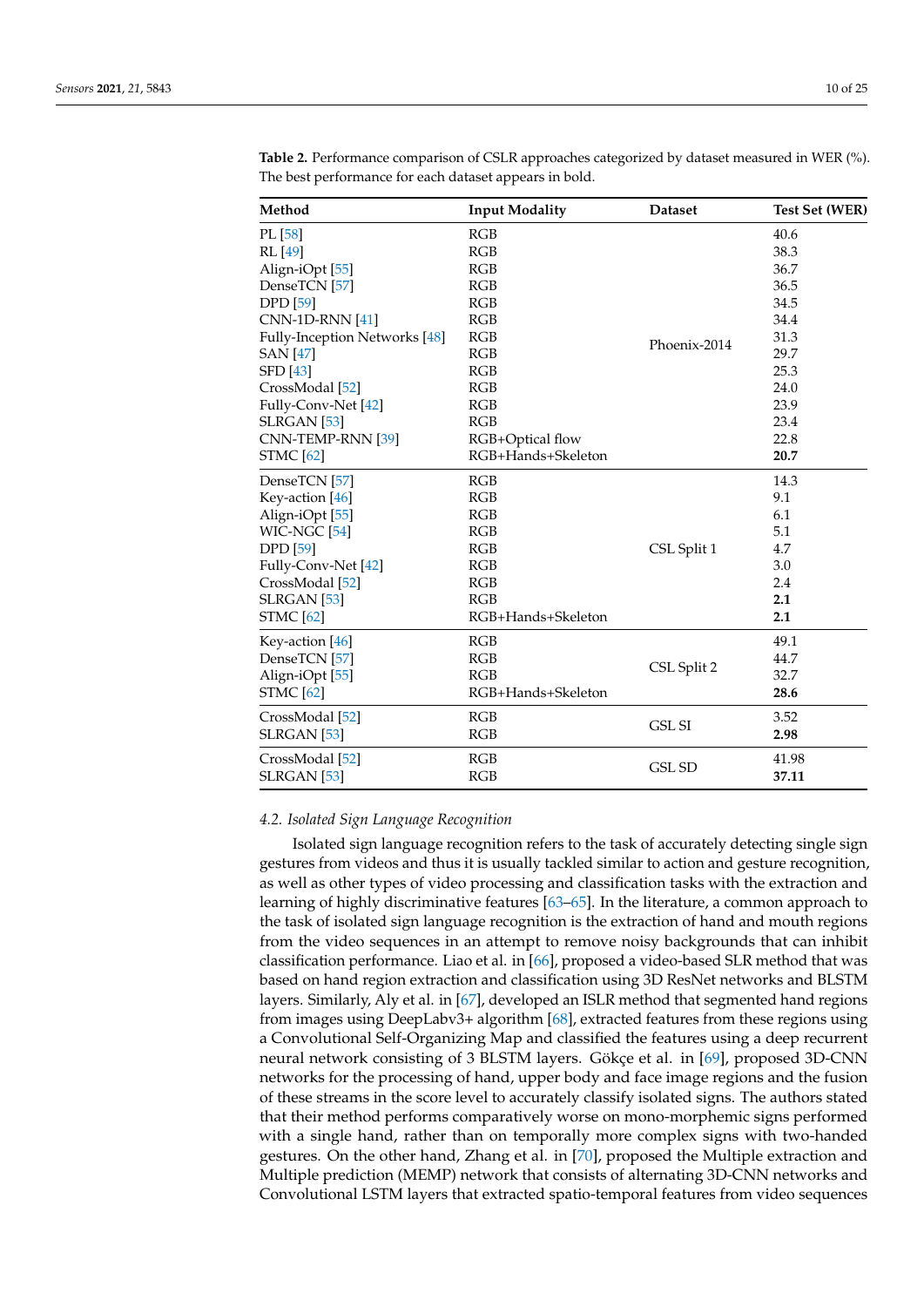multiple times, enabling the network to achieve 99.06% and 78.85% accuracy in the LSA64 and IsoGD datasets, respectively. Li et al. in [\[71\]](#page-21-20), proposed a SLR method that was based on the transferring of cross-domain knowledge of news signs to a base model and improve its performance using domain-invariant features.

To further improve the accuracy and robustness of SLR methods, several researchers proposed the extraction of other types of features, such as optical flow and skeletal joints from visual cues. These multi-stream networks are more computationally expensive than their single stream counterparts, but they have the advantage of overcoming confusing cases regularly met when a single type of features is employed. Sarhan et al. in [\[72\]](#page-21-21), proposed a two-stream network architecture that received as input RGB and optical flow data, extracted features using I3D networks and performed late fusion at the score level for accurate sign language recognition. Rastgoo et al. in [\[73\]](#page-21-22), proposed a multi-stream SLR method that utilized as input hand image regions, hand heatmaps and 2D projections of hand skeletal joints to images. These input data were processed using 3D-CNN networks, concatenated and fed to LSTM layers for sign recognition. Konstantinidis et al. in [\[74\]](#page-21-23), proposed a SLR methodology that was based on the processing and late fusion of body and hand skeletal features using LSTM layers. Apart from the raw joint coordinates, the authors also utilized joint-line distances, which led to a significant improvement in the performance of the method, reaching 98.09% accuracy in the LSA64 dataset. In a later work [\[75\]](#page-21-24), the same authors introduced additional streams that processed RGB video sequences and optical flow data, enhancing even more the performance of their method, ultimately achieving 99.84% accuracy in the LSA64 dataset. Similarly, Papadimitriou et al. in [\[76\]](#page-21-25), proposed a multi-stream SLR method that processes hand and mouth regions, as well as optical flow and skeletal features for the accurate classification of signs. These features were concatenated and fed to a temporal deformable convolutional attention-based encoderdecoder that predicts the sign class. Gündüz et al. in [\[77\]](#page-22-0), employed a multi-stream SLR approach that received as input RGB video sequences, optical flow sequences and body and hand skeletal features and performed a late fusion to accurately classify Turkish signs. Bilge et al. in [\[78\]](#page-22-1), proposed a SLR method that can generalize well on unseen signs. To achieve this, the authors employed two 3D-CNN networks followed by BLSTM layers for the extraction of short-term and long-term feature representations from body and hand video sequences. In addition, the authors employed a BERT model [\[79\]](#page-22-2) for the extraction of textual sign representations from text descriptions of how the signs were performed. Finally, they used a bi-linear compatibility function to associate video and text representations.

In an effort to derive more discriminative features, Rastgoo et al. in [\[63\]](#page-21-13), proposed a multi-stream SLR method that gets as input hand regions, 3D hand pose features and Extra Spatial Hand Relation features (i.e., orientation and slope of hands). These features were concatenated and fed to an LSTM layer to derive the sign class. In this way, the authors managed to achieve a really high accuracy of 86.32% in the challenging IsoGD dataset. Kumar et al. in [\[64\]](#page-21-26), proposed Spatial 3D Relational Features for sign language recognition. These features were computed from the area and perimeter of polygons formed by quadruples of skeletal joints. Then, the class of a test sign was predicted by comparing the sign with the training set using global alignment kernels. In another work [\[80\]](#page-22-3), Kumar et al. introduced two novel features for accurate sign language recognition that were named colour-coded topographical descriptors. These descriptors were formed as images from the computation of joint distances and angles. Finally, these descriptors were processed by 2D CNNs and merged to derive the class of the sign.

Recently, the advances in deep learning led several isolated SLR methods to leverage attention mechanisms, transformer networks and graph convolutional networks. Attention mechanisms in particular enable a deep network to pay more attention on features that are important for a classification task and are widely employed by most state-of-the-art SLR methods. Parelli et al. in [\[81\]](#page-22-4), proposed a multi-stream SLR method that processes hand and mouth image regions as well as 3D hand skeletal data. All streams were concatenated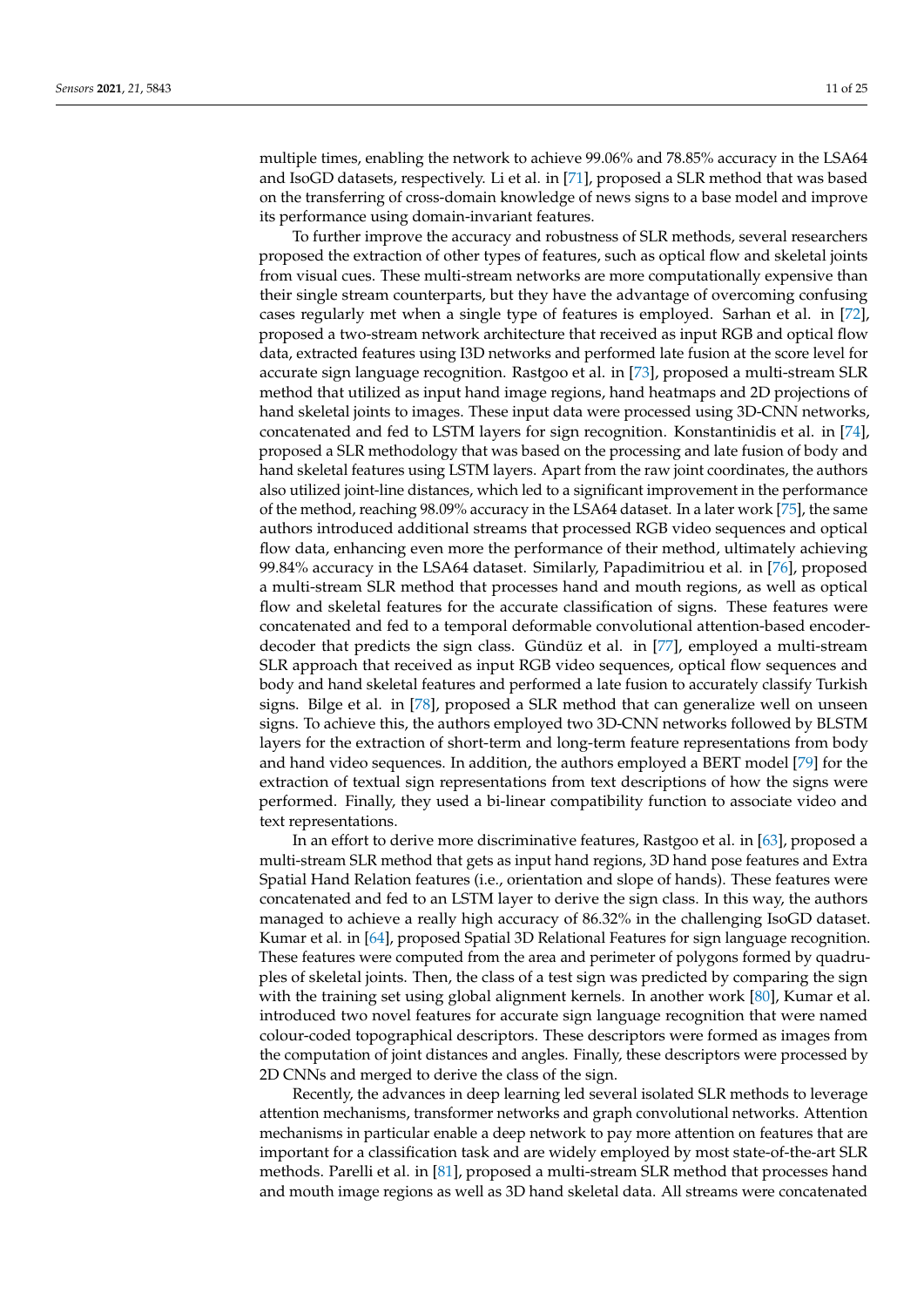and fed to an attention CNN network that accurately predicts the class of the sign. Attention LSTM, attention GRU and Transformer networks were also tested but they led to inferior performance. De Amorim et al. in [\[82\]](#page-22-5), proposed an American SLR method that extracts skeletal data from video sequences and then processes them using a Spatio-Temporal Graph Convolutional Network (GCN) [\[83\]](#page-22-6). Tunga et al. in [\[84\]](#page-22-7), proposed a SLR method that extracts skeletal features from video sequences and then employs a GCN network to model spatial dependencies among the skeletal data, as well as a BERT model to model temporal dependencies among the skeletal data. The two representations were finally merged to derive the class of the sign. A limitation of this approach is that the model cannot differentiate in-plane and out-of-plane movements due to the use of only 2D spatial information. In a similar fashion, Meng et al. in [\[85\]](#page-22-8), proposed a GCN with multi-scale attention modules to process the extracted skeletal data and model their long-term spatial and temporal dependencies. In this way, the authors achieved a really high accuracy of 97.36% in the CSL-500 dataset. GCNs are computationally lighter than the image processing networks, but they often cannot extract highly enriched features, thus leading to inferior performance, as noted in [\[82\]](#page-22-5).

Finally, the wide adoption of RGB-D sensors for action and gesture recognition has led several researchers to adopt them for multi-modal sign language recognition as well. However, the performance of such multi-modal methodologies is currently limited by the small number of large publicly available RGB-D datasets and the mediocre accuracy of depth information. Tur et al. in [\[86\]](#page-22-9), proposed a Siamese deep network for the concurrent processing of RGB and depth sequences. The extracted features were then concatenated and passed to an LSTM layer for isolated sign language recognition. Ravi et al. in [\[87\]](#page-22-10), proposed a multi-modal SLR method that was based on the processing of RGB, depth and optical flow sequences. Each stream employed CNN layers to process the sequences and then, all features were fused together and fed to a CNN model for classification. Rastgoo et al. in [\[88\]](#page-22-11), proposed a multi-modal SLR method that leverages RGB and depth video sequences to achieve an accuracy of 86.1% in the IsoGD dataset. More specifically, the authors extracted pixel-level, optical flow, deep hand and hand pose features for each modality, concatenated these features across both modalities and classified them to sign classes using an LSTM layer. The authors stated that there were signs with similar appearance and motion features that led to misclassification errors and thus they proposed the use of augmentation strategies, high capacity networks and more data samples.

Huang et al. in [\[89\]](#page-22-12), proposed the use of RGB, depth and skeletal data as input to attention-based 3D-CNNs and attention-based BLSTMs in order for the proposed SLR method to pay attention to spatio-temporal dependencies in the input data and fuse the input streams in an optimal way. Huang et al. in [\[90\]](#page-22-13), proposed a sequence-to-sequence approach that detects key frames to remove noisy information from video sequences. Then, they extracted CNN features from these key frames, histogram-of-gradients (HOG) features from depth motion maps and trajectory features from skeletal data. These features were finally concatenated and fed to an encoder-decoder LSTM network that predicted sub-words that form the signed word. Zhang et al. in [\[91\]](#page-22-14), proposed a highly accurate SLR method that initially selected pairs of aligned RGB-D images to reduce redundancy. Then, the proposed method computed discriminative features from hand regions using a spatial stream and extracted depth motion features using a temporal stream. Both streams were finally fused by a convolutional fusion layer and the output feature vector was used for classification. The authors reported that occlusions and the surface materials can significantly affect the quality of depth images, degrading the performance of their model. Common failure cases among most ISLR methodologies are the difficulty in differentiating signs when performed differently by users and the inability to accurately classify signs with similar hand shapes and positions. An overview of the performance of ISLR methods on well-known datasets are presented in Table [3.](#page-12-0)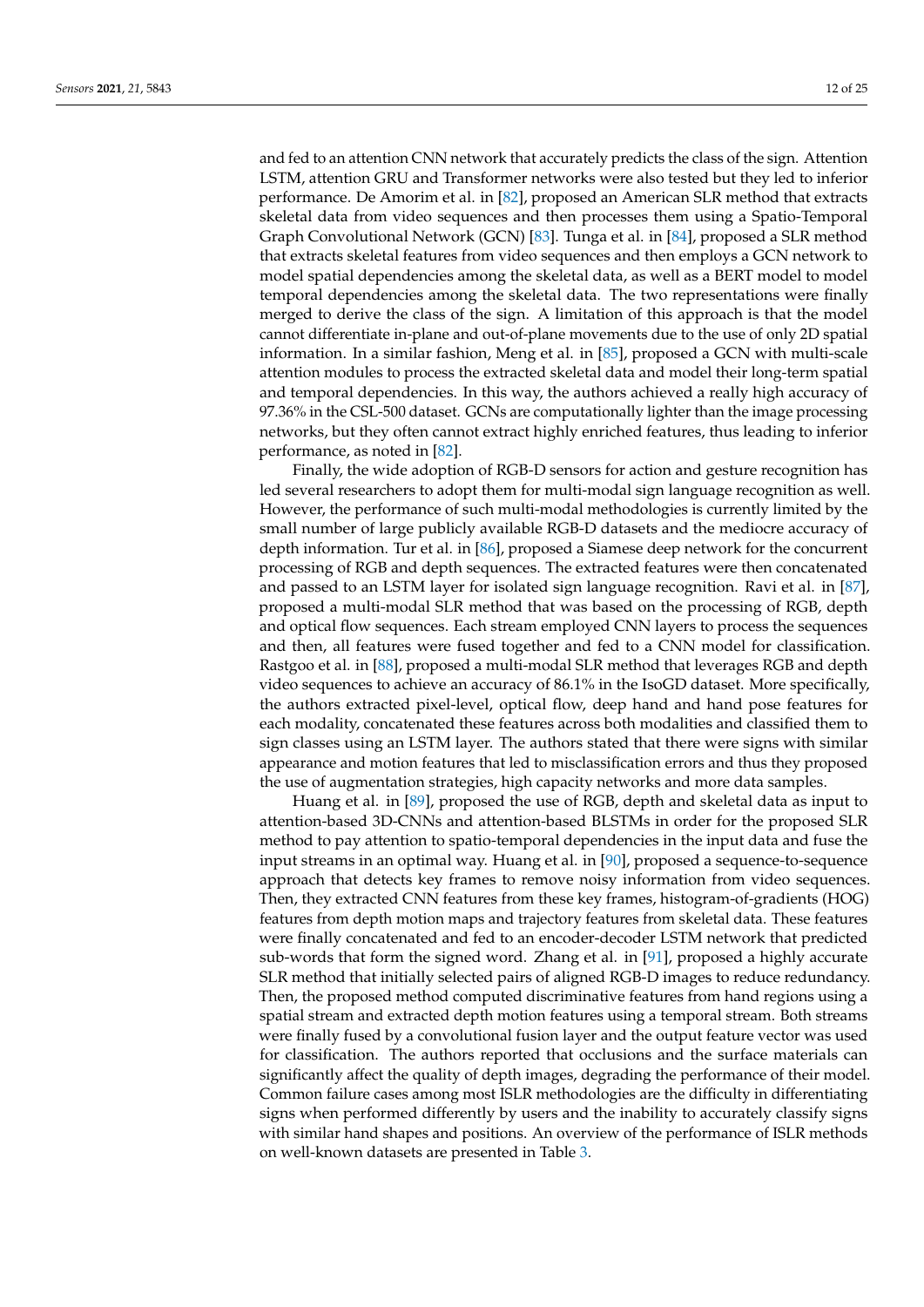| Method                                                                                                     | <b>Dataset</b>  | Accuracy $(\% )$                         |  |
|------------------------------------------------------------------------------------------------------------|-----------------|------------------------------------------|--|
| Konstantinidis et al. [74]<br>Zhang et al. [70]<br>Konstantinidis et al. [75]<br>Gündüz et al. [77]        | LSA64 [35]      | 98.09<br>99.06<br>99.84<br>99.9          |  |
| Huang et al. [89]<br>Zhang et al. [91]<br>Meng et al. [85]                                                 | CSL-500 [31,32] | 91.18<br>96.7<br>97.36                   |  |
| Sarhan et al. [72]<br>Zhang et al. [91]<br>Zhang et al. [70]<br>Rastgoo et al. [88]<br>Rastgoo et al. [63] | IsoGD [36]      | 62.09<br>63.78<br>78.85<br>86.1<br>86.32 |  |

<span id="page-12-0"></span>**Table 3.** Performance of ISLR methods on well-known datasets. The best performance for each dataset appears in bold.

# *4.3. Sign Language Translation*

Sign Language Translation is the task of translating videos with sign language into spoken language by modeling not only the glosses but also the language structure and grammar. It is an important research area that facilitates the communication between the Deaf and other communities. Moreover, the SLT task is more challenging compared to CSLR due to the additional linguistic rules and the representation of spoken languages. SLT methods are usually evaluated using the bilingual evaluation understudy (BLEU) metric [\[92\]](#page-22-15). BLEU is a translation quality score that evaluates the correspondence between the predicted translation and the ground truth text. More specifically, BLEU-*n* measures the *n*-gram overlap between the output and the reference sentences. BLEU-1,2,3,4 are reported to provide a clear view of the actual translation performance of a method. Camgoz et al. in [\[28\]](#page-20-4), adopted an attention-based neural machine translation architecture for SLT. The encoder consisted of a 2D-CNN and an LSTM network, while the decoder consists of word embeddings with an attention LSTM. The authors stated that the method is prone to errors when spoken words are not explicitly signed in the video but inferred from the context. Their method set the baseline performance on Phoenix-2014-T with a BLEU-4 score of 18.4. Orbay et al. in [\[93\]](#page-22-16), compared different gloss tokenization methods using either 2D-CNN, 3D-CNN, LSTM or Transformer networks. In addition, they investigated the importance of using full frames compared to hand images as the first provide useful information regarding the face and arms of the signer for SLT. On the other hand, Ko et al. in [\[94\]](#page-22-17), utilized human keypoints extracted from the video, which were then fed to a recurrent encoder-decoder network for sign language translation. Furthermore, the skeletal features were extracted with OpenPose and then normalized to improve the overall performance. Then, they were fed to the encoder, while the translation was generated from the attention decoder. Differently, Zheng et al. in [\[95\]](#page-22-18), used a preprocessing algorithm to remove similar and redundant frames of the input video and increase the processing speed of the neural network without losing information. Then, they employed an SLT architecture that consisted of a 2D-CNN, temporal convolutional layers and bidirectional GRUs. Their method was able to deal with long videos that have long-term dependencies, improving the translation quality. Zhou et al. in [\[62\]](#page-21-12), proposed a multi-modal framework for CSLR and SLT tasks. The proposed method used 2D-CNN, 1D convolutional layers and several BLSTMs and learned both spatial and temporal dependencies between different modalities. The proposed method achieved a BLEU-4 score of 23.65 on the test set of Phoenix-2014-T. However, due to the multi-modal cues, this method is very computationally heavy and requires several hours of training.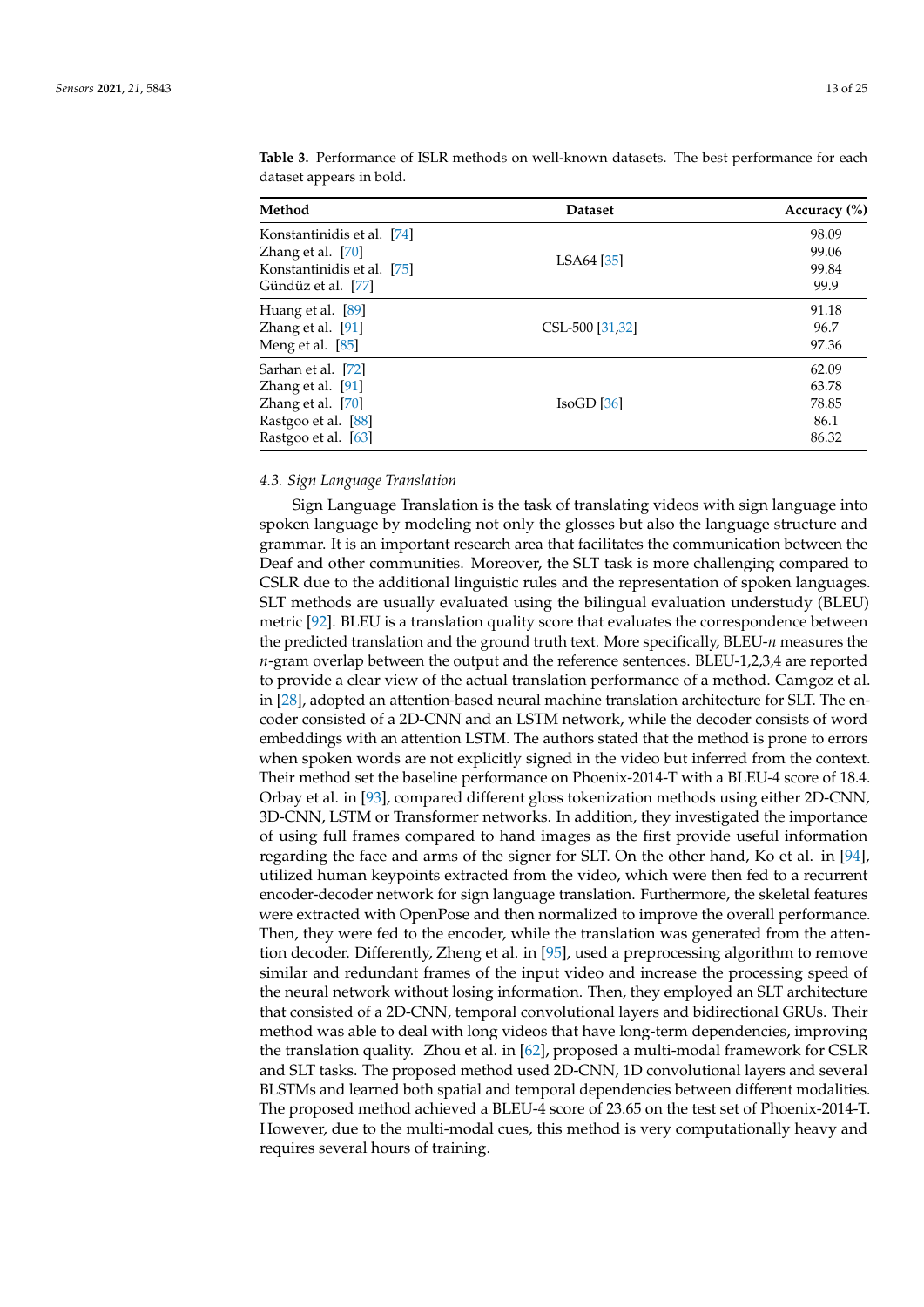Recently, Transformer networks have also been employed for sign language translation due to their success in natural language processing tasks. Camgoz et al. in [\[96\]](#page-22-19), introduced a joint architecture for CSLR and SLT with a Transformer encoder-decoder network. The network was trained with CTC and Cross-Entropy losses, while the gloss-level supervision improved the SLT performance. The authors evaluated various configurations of their method and stated that directly translating from video representations can improve the translation quality. A limitation of this approach was in translating numbers as there was no such context available during training. In their latest work, Camgoz et al. in [\[97\]](#page-22-20), adopted additional modalities and a cross-modal attention to synchronize the different streams and model both inter- and intra-contextual information. Kim et al. in [\[98\]](#page-22-21), used a deep neural network for human keypoint extraction that were fed to a transformer encoder-decoder network, while the keypoints were normalized based on the neck location. A comparison of existing methods for SLT that are evaluated on the Phoenix-2014-T dataset, is shown in Table [4.](#page-13-1) Overall, Transformer-based SLT methods achieve slightly better performance than RNN-based methods, which indicates the importance of attention mechanism for SLT. In addition, using multiple modalities can also improve the translation quality.

**Table 4.** Reported results on sign language translation on Phoenix-2014-T. The best performance appears in bold.

<span id="page-13-1"></span>

|                             | <b>Validation Set</b>    |                          |                          |               | <b>Test Set</b>              |        |               |               |
|-----------------------------|--------------------------|--------------------------|--------------------------|---------------|------------------------------|--------|---------------|---------------|
| Method                      | <b>BLEU-1</b>            | BLEU-2                   | <b>BLEU-3</b>            | <b>BLEU-4</b> | <b>BLEU-1</b>                | BLEU-2 | <b>BLEU-3</b> | <b>BLEU-4</b> |
| Sign2Gloss2Text [28]        | 42.88                    | 30.30                    | 23.02                    | 18.40         | 43.29                        | 30.39  | 22.82         | 18.13         |
| <b>MCT</b> [97]             | $\overline{\phantom{a}}$ | $\overline{\phantom{0}}$ | $\overline{\phantom{0}}$ | 19.51         | $\qquad \qquad \blacksquare$ | -      |               | 18.51         |
| $S2(G+T)$ -Transformer [96] | 47.26                    | 34.40                    | 27.05                    | 22.38         | 46.61                        | 33.73  | 26.19         | 21.32         |
| STMC-T $[62]$               | 47.60                    | 36.43                    | 29.18                    | 24.09         | 46.98                        | 36.09  | 28.70         | 23.65         |

#### <span id="page-13-0"></span>**5. Sign Language Representation**

The automatic and realistic sign language representation is vital for each sign language system. The representation of a sentence in sign language instead of a plain text can make the system friendlier and more accessible to the members of the deaf community. Signs are commonly represented using avatars or synthesized videos of a real human. The challenges of this task include the difficulty in creating realistic representations due to complex hand shapes and rapid arm movements.

#### *5.1. Realistic Avatars*

A common approach to sign language representation is the use of 3D avatars that with a high degree of accuracy and realism can reproduce facial expressions and body/hand movements in a way that represent signs understandable by deaf or hearing-impaired people. Balayn et al. in [\[99\]](#page-22-22), developed a virtual communication agent for sign language to recognize Japanese sign language sentences from video recordings and synthesize sign language animations. Their system adopted a deep LSTM encoder-decoder network to translate sign language videos to spoken text, while a separate encoder-decoder network used as input the sign language glosses and extracted specific encodings, which were then used to synthesize the avatar motion. However, the network employed for the generation task does not have enough parameters to learn complete sentence expressions, lacking an attention module that could assist in learning longer-term dependencies. Shaikh et al. in [\[100\]](#page-22-23), employed a system to generate sign animations from audio announcements in railway stations. At first, language rules and grammar was applied in the input text to transform it into a specific format. Then, inverse kinematics were applied to calculate the avatar target positions for each word and render the final video representation. Melchor et al. in [\[101\]](#page-22-24), used a speech recognition system that translates Mexican spoken text into sign language. Then, the signs were represented through an avatar that was digitally animated on a mobile device. Uchida et al. in [\[102\]](#page-22-25), developed an application to automatically produce sign language animations for sports games and was able to operate on live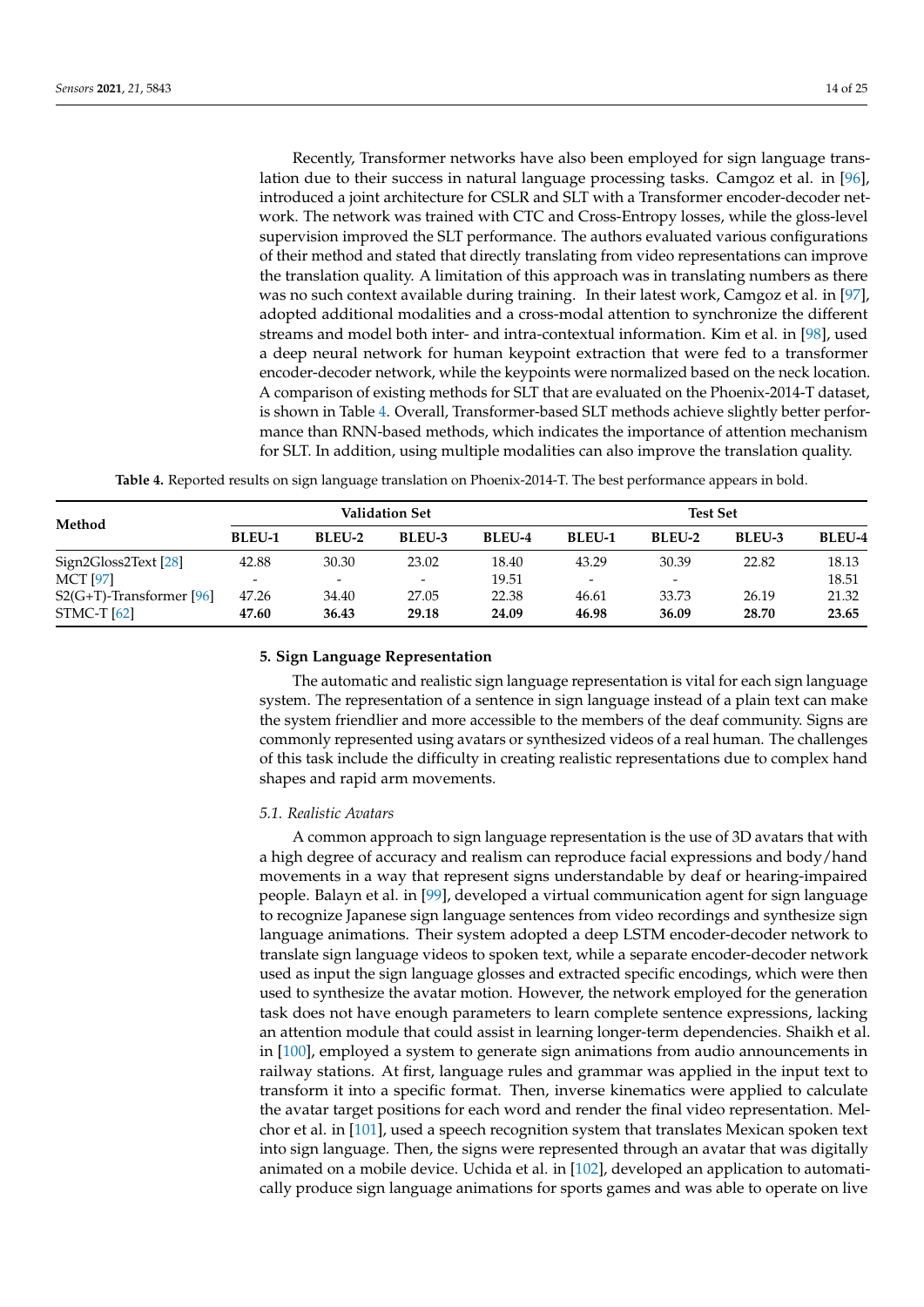game broadcasts. A disadvantage of the application is that the delay time between the video occurrence and the video display is large.

Das et al. in [\[103\]](#page-23-0), developed a 3D avatar to convert Indian text or speech into sign language. The input was translated to English and then to the corresponding Indian sign language using Natural Language Processing (NLP) rules and techniques. The final avatar movements were generated using a predefined sign vocabulary and Blender. A limitation of the system is that it was developed for a limited corpus and that the avatar had no facial expressions. Mehta et al. in [\[104\]](#page-23-1), introduced a system in order to translate online videos into Indian Sign Language (ISL) and produce sign animations with a 3D cartoon-like avatar. The audio from the videos was captioned using NLP algorithms and mapped to signs that were finally rendered with the avatar. Nevertheless, due to the limited resources available for ISL, the performance of the system may degrade when dealing with complex grammatical structures and interactions. Patel et al. in [\[105\]](#page-23-2), developed an application for animation generation. The input speech was recognised and translated with Google Cloud Speech Recognizer. Then, the translated text was converted to Hamburg notation system (HamNoSys) [\[106\]](#page-23-3) and sign gesture markup language (SigML) [\[107\]](#page-23-4) notations to effectively generate animations. Kumar et al. in [\[108,](#page-23-5)[109\]](#page-23-6) developed a mobile application to translate English text into ISL. HamNoSys was used for sign representation, SigML for its conversion to an XML file, and an avatar was employed to generate signs. A weakness of the developed system is that it struggles to represent complex animation and facial expressions of ISL signs. Moreover, the proposed system does not index the signs based on its context and this can cause confusion on directional signs that require different handling based on the context. Brock et al. in [\[110\]](#page-23-7), adopted deep recurrent neural networks to generate 3D skeleton data from sign language videos. Subsequently, inverse kinematics were applied to calculate joints angles and positions that were mapped to a sign language avatar for animation synthesis.

## *5.2. Sign Language Production*

Sign language production (SLP) has gained a lot of attention lately due to the huge advances in deep learning that allows the production of realistic signed videos. Sign language production techniques aim to replace the rigid body and facial features of an avatar with the natural features of a real human. To this end, these techniques usually receive as input sign language glosses and a reference image of a human and synthesize a signed video with the human performing signs in a more realistic way than the one that could have been achieved by an avatar.

Stoll et al. in [\[111\]](#page-23-8), proposed an SLP method using a machine translation encoderdecoder network to translate spoken language into gloss sequences. Then, each gloss was assigned to a unique 2D skeleton pose, which were extracted from sign videos, normalized and aligned. Finally, a pose-guided generative adversarial network handled the skeleton pose sequence and a reference image to generate the gloss video. However, this methods fails to generate precise videos when the hand keypoints are not detected by the pose estimation method or the timing of the glosses is not predicted correctly. In their latest work, Stoll et al. in [\[112\]](#page-23-9), used an improved architecture with additional components. The NMT network directly transforms spoken text to pose sequences, while a motion graph was adopted to generate 2D smooth skeletal poses. An improved generative adversarial network (GAN) was used in order to produce videos with higher resolution. The motion graph and the GAN modules improved significantly the quality of the generated videos. Stoll et al. in [\[113\]](#page-23-10), adopted an auto-regressive gloss-to-pose network that can generate skeleton poses and velocities for each sign language gloss. In addition, a pose-to-video network generated the output video using a 2D-CNN along with a GAN. This approach resulted in smooth transitions between glosses and refined details on hand and finger shapes. Saunders et al. in [\[114\]](#page-23-11), employed Transformers to automatically generate 3D human poses from spoken text using a multiple-level configuration. A text-to-gloss-to-pose (T2G2P) network with Transformer layers translated text sentences to sign language glosses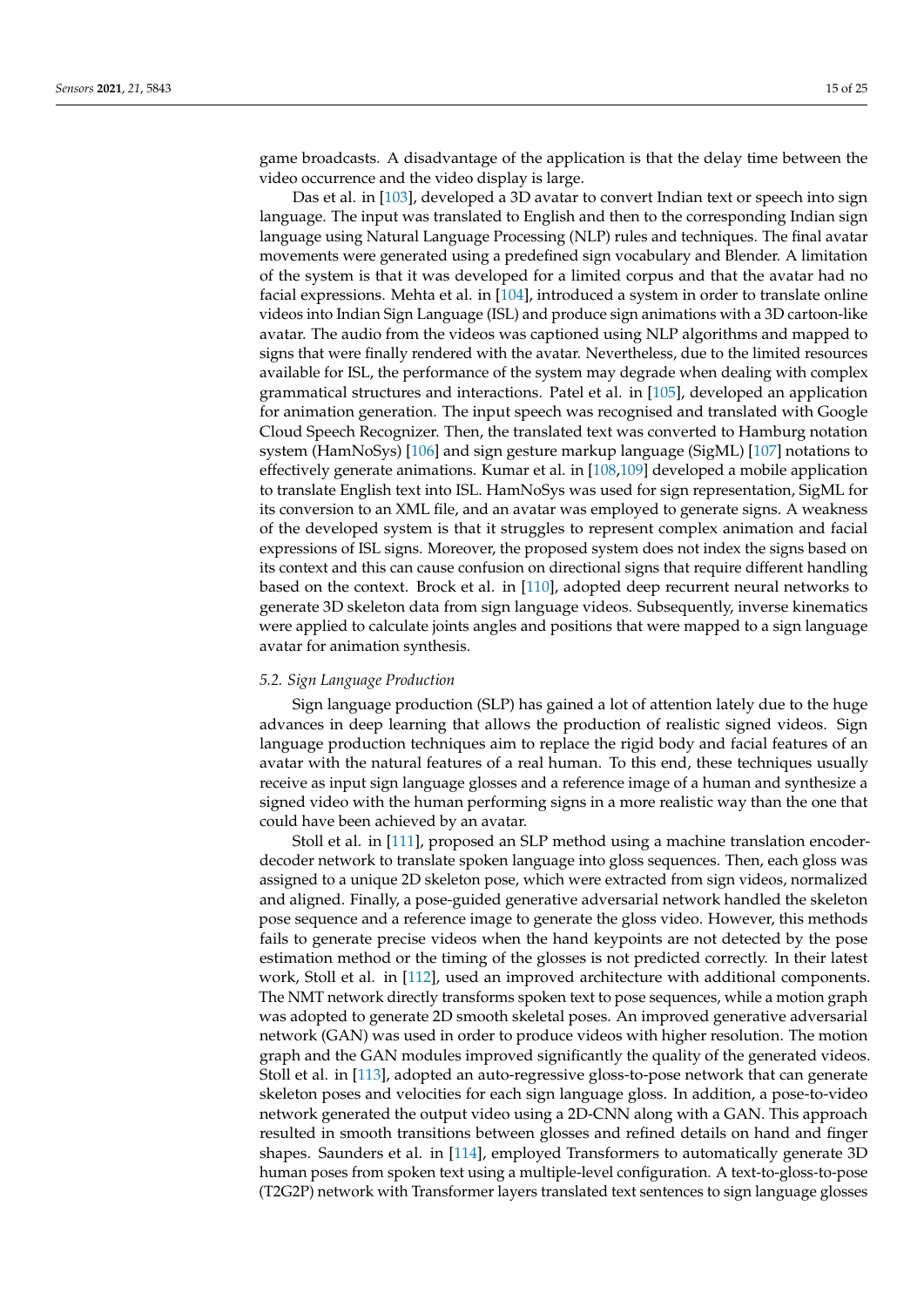and finally to 3D poses, while a text-to-pose (T2P) network directly transformed text into human poses. Furthermore, a progressive Transformer decoder was used to generate continuous and smooth human poses one frame at a time. Furthermore, the method achieved superior performance compared to NMT-based and GAN-based methods. Xiao et al. in [\[115\]](#page-23-12) developed a bidirectional system for SLR and SLP. A deep RNN was used to jointly recognize sign language from input skeleton poses and generated skeleton sequences that were responsible to move an avatar or generate a signed video. The generated sequences were also used for SLR and improved the robustness of the system.

Cui et al. in [\[116\]](#page-23-13), used a pose predictor network, which contains an LSTM and an autoencoder to generate the future human poses given a reference pose and the gloss label. Moreover, an image synthesis module accepted as input the current frame and the next pose to predict the next frame of the video using a U-Net based architecture with a CNN and an LSTM. Furthermore, it extracted regions of interest to improve details, such as the hands, which were crucial for generating high-quality sign language videos. This approach was able to synthesize realistic signs with naturally evolving hand shapes.

## <span id="page-15-0"></span>**6. Applications**

The advances in sign language capturing, recognition and representation have led to the development of several related applications. Each application can be compatible either with desktop computers or with android and iOS smartphones, as it is illustrated in Table [5.](#page-15-1) The majority of the methods use one or two CNN models integrated to their applications. The use of lightweight CNN models ensures the real-time performance of the applications.

| Method                  | <b>Operating System</b> | Sign Language | <b>Scenario</b>    |
|-------------------------|-------------------------|---------------|--------------------|
| Liang et al. $[117]$    | Windows desktop         | British       | Dementia screening |
| Zhou et al. $[118]$     | iOS                     | Hong Kong     | Translation        |
| Ozarkar et al. [119]    | Android                 | Indian        | Translation        |
| Joy et al. [120]        | Android                 | Indian        | Learning           |
| Paudyal et al. [121]    | Android                 | American      | Learning           |
| Luccio et al. [122]     | Android                 | Multiple      | Learning           |
| Chaikaew et al. [123]   | Android, iOS            | Thai          | Learning           |
| Ku et al. [124]         | -                       | American      | Translation        |
| Potamianos et al. [125] |                         | Greek         | Learning           |
| Lee et al. $[126]$      |                         | Korean        | Translation        |
| Schioppo et al. [127]   |                         | American      | Learning           |
| Bansal et al. [128]     |                         | American      | Learning           |
| Quandt et al. [129]     |                         | American      | Learning           |

<span id="page-15-1"></span>**Table 5.** Characteristics of sign language applications

Liang et al. in [\[117\]](#page-23-14), introduced an automatic toolkit to recognize early stages of dementia among British Sign Language (BSL) users. Hand trajectory data, facial data and elbow distribution data were employed for feature extraction. The data were extracted using OpenPose and the dlib libraries. The final decision, whether the user was healthy or not, was taken by a CNN model. Zhou et al. in [\[118\]](#page-23-15), created a Hong Kong sign language recognition platform, consisting of a mobile application and a Jetson Nano [\[130\]](#page-24-2). The mobile application was the front-end of the platform that preprocesses the sign language video. After the preprocessing, the video was transferred to the Jetson Nano that translates the video into spoken language, using a pre-trained deep learning model. Moreover, the authors created a Hong Kong sign language dataset for the purposes of the study. However, the method provides only word-level translation and predicts a relatively small vocabulary size. Furthermore, Ku et al. in [\[124\]](#page-23-21), employed the 2d camera of the smartphone to record the signer. Hand skeleton information was extracted by OpenPose and a CNN model identified the meaning of the sign. The user could also choose to translate a prerecorded video. However, very few gestures are recognised (three) and only finger positions are employed for feature extraction and not the entire hand. Moreover, the application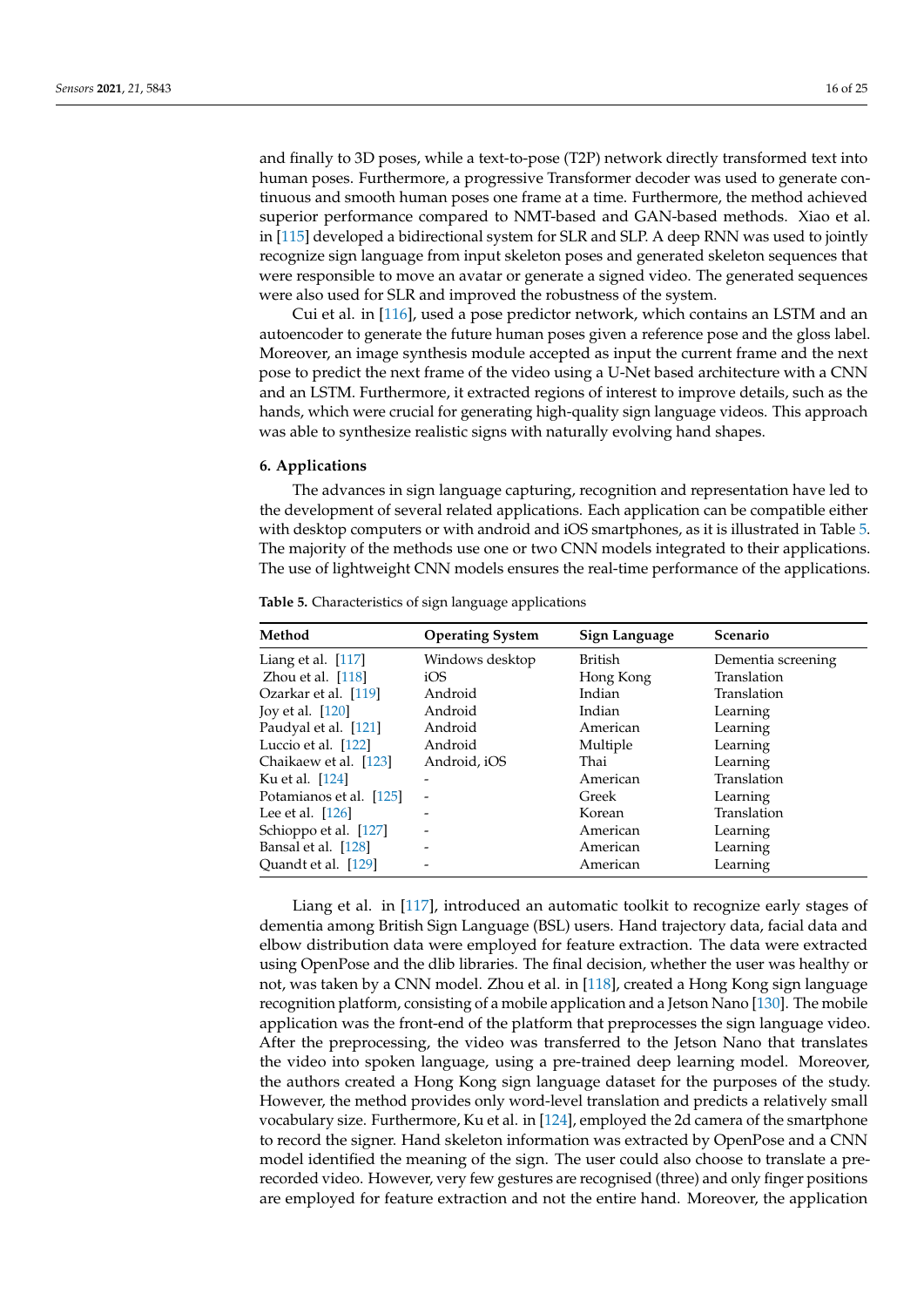does not run in real-time. On the other hand, Ozarkar et al. in [\[119\]](#page-23-16), implemented a smartphone application consisting of three modules. The sound classification module detected and classified input sounds and alerted the user through vibrations. The gesture recognition module recognized the input Indian sign language video and converted it to natural language. In addition, the Multilingual Translation Module could either convert text to speech in different Indian regional languages or convert speech to text. Some limitations of the method are the performance degradation when more than one people appear in front of the camera, as well as the sensitivity of the sound classification module in noisy environments. Finally, Lee et al. in [\[126\]](#page-23-23), described multiple technologies that could be integrated to a smartphone and ease the communication between speaking and hearing-impaired people. These technologies were: Text-To-Speech (TTS), Speech-To-Text (STT), Augmentative and Alternative Communication (AAC) and motion recognition.

Numerous educational oriented applications employing SLR have been also developed. These applications aim to help someone to learn or practice SL. Potamianos et al. in [\[125\]](#page-23-22), presented a summary of the SL-ReDu project. The goal of the project was to teach the Greek sign language as a second language through recognition. The educational process was supported by self-monitoring and objective learning of the learners. Furthermore, a deep learning-based approach for isolated sign recognition of GSL was introduced. On the other hand, Joy et al. in [\[120\]](#page-23-17), proposed a mobile application that could be used as a visual dictionary for children. It consisted of two modules: an object detection module and a word recognition module. The former enabled the user to select an object and the application displayed the corresponding sign. The latter took as input a picture of a text and it demonstrated the corresponding sign. However, the word recognition module is limited to translate a maximum number of 950 characters from a text. In addition, there are delays in loading sign animation videos due to the limited number of videos that can be stored on the mobile device. Moreover, Paudyal et al. in [\[121\]](#page-23-18), designed a smartphone application that provides feedback to a sign language learner based on location, movement, orientation and hand-shape of his signs. A dataset was also created from 100 learners, for 25 American Sign Language (ASL) signs. However, the system does not perform continuous SLR. Schioppo et al. in [\[127\]](#page-23-24), created a virtual environment for learning sign language, employing a virtual reality headset. A Leap Motion sensor was attached to the headset. The system was evaluated on the 26 letters of the alphabet in ASL. Luccio et al. in [\[122\]](#page-23-19), employed an Elf Sandbot robot [\[131\]](#page-24-3) to help people with hearing impairments to learn sign language. Two smartphone and tablet applications were also developed, with the first one controlling the movement of the robot and the second one taking a verbal or textual input of a word or sentence, translating it to sign language and demonstrating the corresponding video. Furthermore, Chaikaew et al. in [\[123\]](#page-23-20), introduced an application that could help the communication of hearing-impaired people who want to learn the Thai sign language. The learners were able to choose the preferred vocabulary and practice with animation. Bansal et al. in [\[128\]](#page-24-0), designed a game aiming to help Deaf children that lack continuous access to sign language, using only a high resolution camera and pose estimation software. The learner was asked to describe a scene and if the description was correct, he/she advanced to the next scene. Moreover, a dataset with RGB and depth features was created from adults with little experience with ASL. Nevertheless, the dataset consists of very few data to effectively train a deep learning model. Finally, Quandt et al. in [\[129\]](#page-24-1), designed an avatar who served as the teacher of a virtual environment in order to teach introductory ASL to a novice signer. The users could also see a digital representation of their hands due to the usage of LEAP Motion. However, the system could not capture signs that involved touching a specific part of the body or signs that involved body part occlusion.

#### <span id="page-16-0"></span>**7. Conclusions and Future Directions**

In this paper, the broad spectrum of AI technologies in the field of sign language is covered. Starting from sign language capturing methods for the collection of sign language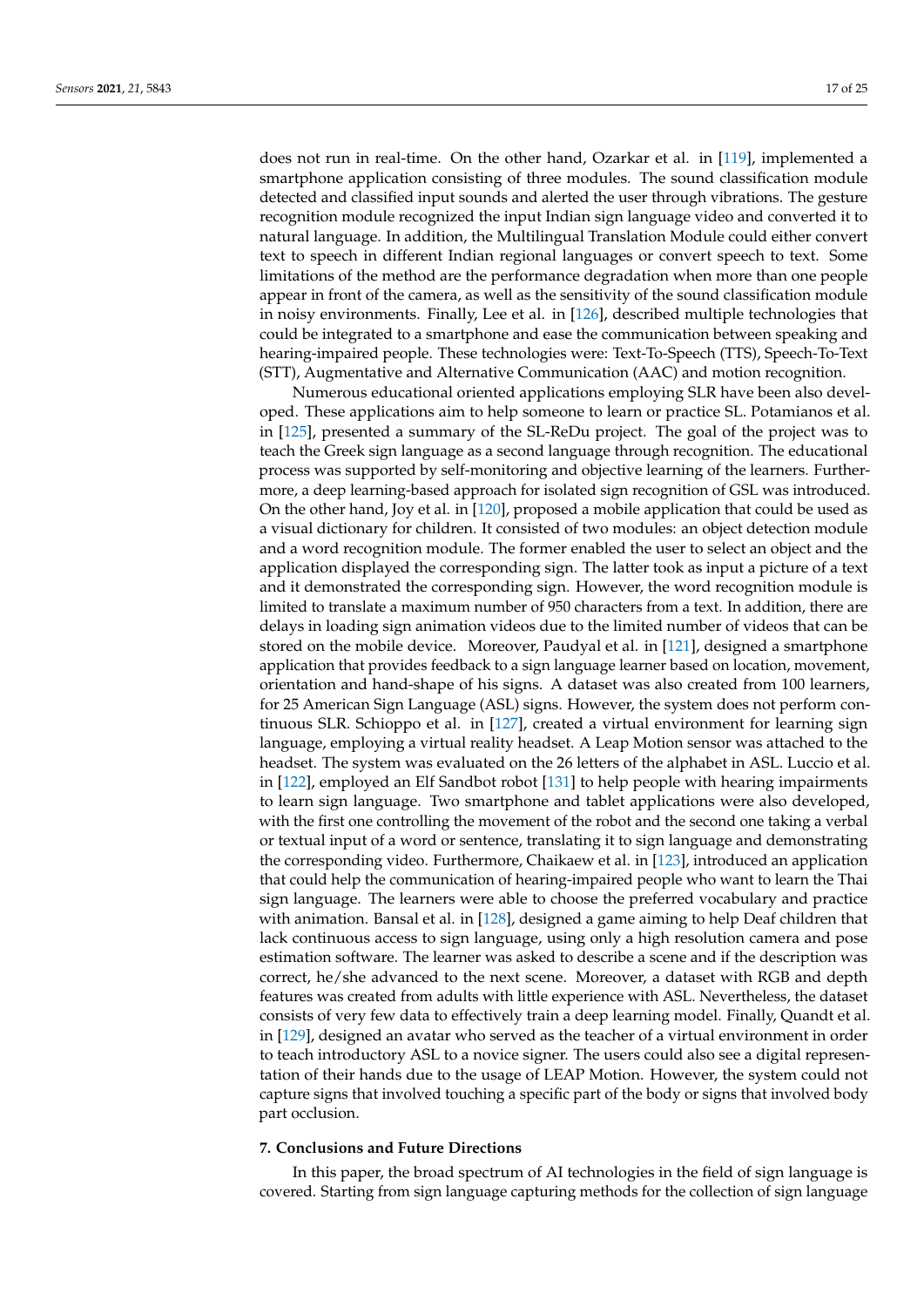data and moving on to sign language recognition and representation techniques for the identification and translation of sign language, this review highlights all important technologies for the construction of a complete AI-based sign language system. Additionally, it explores the in-between relations among the AI technologies and presents their advantages and challenges. Finally, it presents groundbreaking sign language applications that facilitate the communication between hearing-impaired and speaking people, as well as enable the social inclusion of hearing-impaired people in their everyday life. The aim of this review is to familiarize researchers with sign language technologies and assist them towards developing better approaches.

In the field of sign language capturing, it is essential to select an optimal sensor for capturing signs for a task that highly depends on various constraints (e.g., cost, speed, accuracy, etc.). For instance, wearable sensors (i.e., gloves) are expensive and capture only hand joints and arm movements, while in recognition applications, the user is required to use gloves. On the other hand, camera sensors, such as web or smartphone cameras, are inexpensive and capture the most substantial information, like the face and the body posture, which are crucial for sign language.

Concerning CSLR approaches, most of the existing works adopt 2D CNNs with temporal convolutional networks or recurrent neural networks that use video as input. In general, 2D methods have lower training complexity compared to 3D architectures and produce better CSLR performance. Moreover, it is experimentally shown that multi-modal architectures that utilize optical flow or human pose information, achieve slightly higher recognition rates than unimodal methods. In addition, CSLR performance on datasets with large vocabularies of more than 1000 words, such as Phoenix-2014, or datasets with unseen words on the test sets, such as CSL Split 2 and GSL SD, is far from perfect. Furthermore, ISLR methods have been extensively explored and have achieved high recognition rates on large-scale datasets. However, they are not suitable for real-life applications since they are trained to detect and classify isolated signs on pre-segmented videos.

Sign language translation methods have shown promising results although they are not exhaustively explored. The majority of the SLT methods adopt architectures from the field of neural machine translation and video captioning. These approaches are of great importance, since they translate sign language into spoken counterparts and can be used to facilitate the communication between the Deaf community and other groups. To this end, this research field requires additional attention from the research community.

Sign language representation approaches adopt either 3D avatars or video generation architectures. 3D animations require manual design of the movement and the position of each joint of the avatar, which is very time-consuming. In addition, it is extremely difficult to generate smooth and realistic animations of the fine grained movements that compose a sign, without the use of sophisticated motion capturing systems/technologies that employ multiple cameras and specialised wearable sensors. On the other hand, recent deep learning methods for sign language production have shown promising results at synthesizing sign language videos automatically. Besides, they can generate realistic videos using a reference image or video from a human, which are also preferable from the Deaf community instead of avatars.

Regarding the sign language applications, they are mostly developed to be integrated in a smartphone operating system and perform SL translation or recognition. A discrete category is the educational oriented applications, which are very useful for anyone with little or no knowledge of sign language. In order to create better and more easily accessible applications, the research should focus on the development of more robust and less computational expensive AI models, along with the further improvement of the existing software for integration of the AI models into smart devices.

Figure [3](#page-18-0) is designed to provide objective and subjective comparisons of AI technologies and DNN architectures for sign language as seen from the perspective and the experience of the authors in the field. More specifically, Figure [3a](#page-18-0) presents and compares the characteristics of the different AI technologies for sign language. Volume of works is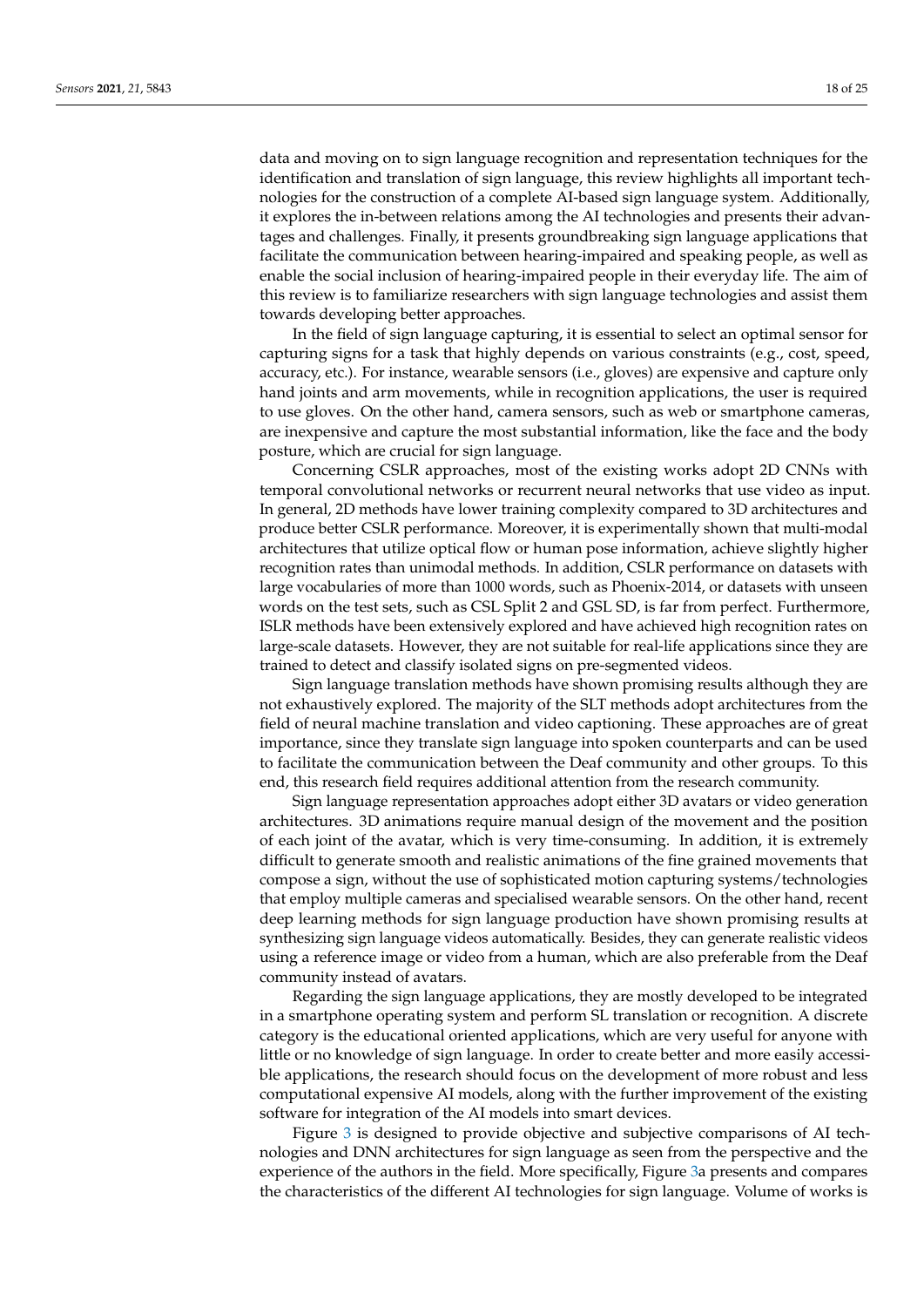used to measure the number of published papers for each sign language technology and it is calculated based on the results of the query search in the databases. Challenges is used to subjectively measure the difficulty in accurately dealing with each sign language technology and it is based on the performance of the methods on the specific area. Finally, future potential is used to express the view of the authors on which sign language technology has the most potential to deliver future research works.

<span id="page-18-0"></span>

**Figure 3.** Radar charts showcasing the findings of this survey regarding (**a**) the literature methods for CSLR, ISLR and SLP and (**b**) the characteristics of each AI sign language technology.

From the chart in Figure [3a](#page-18-0), it can be seen that most existing works deal with sign language recognition, while sign language capturing and translation methods are still not thoroughly explored. It is strongly believed that these research areas should be explored more in future works. Furthermore, it is assumed that there is still great room for improvement for applications, especially mobile ones, that can assist the Deaf community. Regarding future directions, improvements can still be achieved in the accuracy of sign language recognition and production systems. In addition, advances should be made in the extraction of robust skeletal features, especially in the presence of occlusions, as well as in the realism of avatars. Finally, it is crucial to develop fast and robust sign language applications that can be integrated in the everyday life of hearing-impaired people and facilitate their communication with other people and services.

On the other hand, Figure [3b](#page-18-0) draws a comparison between various DNN architectures in terms of the performance of the proposed networks (Accuracy), hardware requirements for inference and training of the proposed networks (Hardware requirements), scope for improvement based on the performance gains and the volume of works (Future potential), computational complexity during training (Training complexity) and the number of recorded datasets that are currently available (Existing datasets). Except for the existing datasets, whose values are based on a search for publicly available datasets, all other metrics presented in the chart of Figure [3b](#page-18-0) are calculated based on the study of the review papers and the opinions and experience of the authors. As it can be observed, ISLR methods have high accuracy with small hardware requirements but such methods have been extensively explored resulting in limited future potential. On the other hand, CSLR and SLP methods have high hardware and training requirements, as well as demonstrate significant future potential as there is still great room for improvements in future research works.

**Author Contributions:** Conceptualization, I.P., C.C., D.K., K.D. and P.D.; Formal analysis, I.P., C.C., D.K., K.D. and P.D.; Funding acquisition, P.D.; Project administration, P.D.; Supervision, K.D.; Writing—original draft, I.P., C.C., D.K.; Writing—review and editing, K.D. and P.D. All authors have read and agreed to the published version of the manuscript.

**Funding:** This research was funded by the Greek General Secretariat of Research and Technology under contract T1E∆K-02469 EPIKOINONO.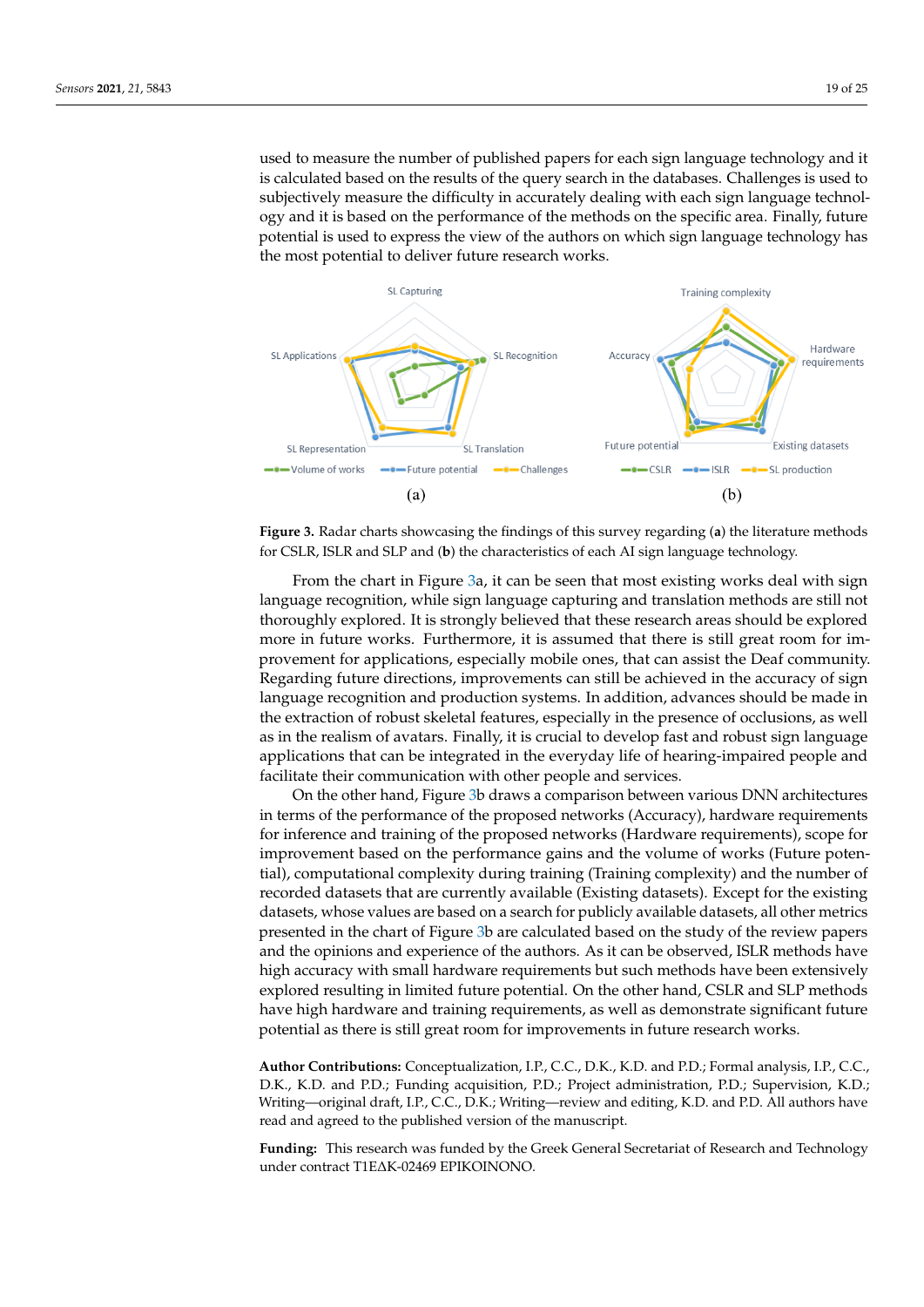**Institutional Review Board Statement:** Not applicable

**Informed Consent Statement:** Not applicable

**Conflicts of Interest:** The authors declare no conflict of interest. The funders had no role in the design of the study; in the collection, analyses, or interpretation of data; in the writing of the manuscript, or in the decision to publish the results.

#### **References**

- <span id="page-19-0"></span>1. Kendon, A. *Gesture: Visible Action as Utterance*; Cambridge University Press: Cambridge, UK, 2004.
- <span id="page-19-1"></span>2. Stefanidis, K.; Konstantinidis, D.; Kalvourtzis, A.; Dimitropoulos, K.; Daras, P. 3D technologies and applications in sign language. In *Recent Advances in 3D Imaging, Modeling, and Reconstruction*; IGI Global: Hershey, PA, USA, 2020; pp. 50–78.
- <span id="page-19-2"></span>3. Kudrinko, K.; Flavin, E.; Zhu, X.; Li, Q. Wearable Sensor-Based Sign Language Recognition: A Comprehensive Review. *IEEE Rev. Biomed. Eng.* **2020**, *14*, 82–97. [\[CrossRef\]](http://doi.org/10.1109/RBME.2020.3019769) [\[PubMed\]](http://www.ncbi.nlm.nih.gov/pubmed/32845843)
- 4. Nimisha, K.; Jacob, A. A brief review of the recent trends in sign language recognition. In Proceedings of the IEEE 2020 International Conference on Communication and Signal Processing (ICCSP), Virtual, 16–18 March 2021; pp. 186–190.
- 5. Safeel, M.; Sukumar, T.; Shashank, K.; Arman, M.; Shashidhar, R.; Puneeth, S. Sign Language Recognition Techniques—A Review. In Proceedings of the 2020 IEEE International Conference for Innovation in Technology (INOCON), Bangalore, India, 19–21 November 2021; pp. 1–9.
- 6. Sun, Z. A Survey on Dynamic Sign Language Recognition. In *Advances in Computer, Communication and Computational Sciences*; Springer: Singapore, 2021; pp. 1015–1022.
- <span id="page-19-3"></span>7. Wadhawan, A.; Kumar, P. Sign language recognition systems: A decade systematic literature review. *Arch. Comput. Methods Eng.* **2021**, *28*, 785–813. [\[CrossRef\]](http://dx.doi.org/10.1007/s11831-019-09384-2)
- <span id="page-19-4"></span>8. Ayadi, K.; ElHadj, Y.O.; Ferchichi, A. Automatic Translation from Arabic to Arabic Sign Language: A Review. In Proceedings of the IEEE 2018 JCCO Joint International Conference on ICT in Education and Training, International Conference on Computing in Arabic, and International Conference on Geocomputing (JCCO: TICET-ICCA-GECO), Tunisia, North Africa, 9–11 November 2018; pp. 1–5.
- <span id="page-19-5"></span>9. Grover, Y.; Aggarwal, R.; Sharma, D.; Gupta, P.K. Sign Language Translation Systems for Hearing/Speech Impaired People: A Review. In Proceedings of the IEEE 2021 International Conference on Innovative Practices in Technology and Management (ICIPTM), Noida, India, 17–19 February 2021; pp. 10–14.
- <span id="page-19-6"></span>10. Falvo, V.; Scatalon, L.P.; Barbosa, E.F. The role of technology to teaching and learning sign languages: A systematic mapping. In Proceedings of the 2020 IEEE Frontiers in Education Conference (FIE), Uppsala, Sweden, 21–24 October 2020; pp. 1–9.
- <span id="page-19-7"></span>11. Rastgoo, R.; Kiani, K.; Escalera, S. Sign language recognition: A deep survey. *Expert Syst. Appl.* **2020**, *164*, 113794. [\[CrossRef\]](http://dx.doi.org/10.1016/j.eswa.2020.113794)
- <span id="page-19-8"></span>12. Moher, D.; Shamseer, L.; Clarke, M.; Ghersi, D.; Liberati, A.; Petticrew, M.; Shekelle, P.; Stewart, L.A. Preferred reporting items for systematic review and meta-analysis protocols (PRISMA-P) 2015 statement. *Syst. Rev.* **2015**, *4*, 1–9. [\[CrossRef\]](http://dx.doi.org/10.1186/2046-4053-4-1) [\[PubMed\]](http://www.ncbi.nlm.nih.gov/pubmed/25554246)
- <span id="page-19-9"></span>13. Cerna, L.R.; Cardenas, E.E.; Miranda, D.G.; Menotti, D.; Camara-Chavez, G. A multimodal LIBRAS-UFOP Brazilian sign language dataset of minimal pairs using a microsoft Kinect sensor. *Expert Syst. Appl.* **2021**, *167*, 114179. [\[CrossRef\]](http://dx.doi.org/10.1016/j.eswa.2020.114179)
- <span id="page-19-10"></span>14. Zhang, Z. Microsoft kinect sensor and its effect. *IEEE Multimed.* **2012**, *19*, 4–10. [\[CrossRef\]](http://dx.doi.org/10.1109/MMUL.2012.24)
- <span id="page-19-11"></span>15. Kosmopoulos, D.; Oikonomidis, I.; Constantinopoulos, C.; Arvanitis, N.; Antzakas, K.; Bifis, A.; Lydakis, G.; Roussos, A.; Argyros, A. Towards a visual Sign Language dataset for home care services. In Proceedings of the 2020 15th IEEE International Conference on Automatic Face and Gesture Recognition (FG 2020), Buenos Aires, Argentina, 16–20 May 2020; pp. 520–524.
- <span id="page-19-12"></span>16. Sincan, O.M.; Keles, H.Y. Autsl: A large scale multi-modal turkish sign language dataset and baseline methods. *IEEE Access* **2020**, *8*, 181340–181355. [\[CrossRef\]](http://dx.doi.org/10.1109/ACCESS.2020.3028072)
- <span id="page-19-13"></span>17. Adaloglou, N.M.; Chatzis, T.; Papastratis, I.; Stergioulas, A.; Papadopoulos, G.T.; Zacharopoulou, V.; Xydopoulos, G.; Antzakas, K.; Papazachariou, D.; Daras, P. A Comprehensive Study on Deep Learning-based Methods for Sign Language Recognition. *IEEE Trans. Multimed.* **2021**. [\[CrossRef\]](http://dx.doi.org/10.1109/TMM.2021.3070438)
- <span id="page-19-14"></span>18. Mittal, A.; Kumar, P.; Roy, P.P.; Balasubramanian, R.; Chaudhuri, B.B. A modified LSTM model for continuous sign language recognition using leap motion. *IEEE Sens. J.* **2019**, *19*, 7056–7063. [\[CrossRef\]](http://dx.doi.org/10.1109/JSEN.2019.2909837)
- <span id="page-19-15"></span>19. Meng, X.; Feng, L.; Yin, X.; Zhou, H.; Sheng, C.; Wang, C.; Du, A.; Xu, L. Sentence-Level Sign Language Recognition Using RF signals. In Proceedings of the IEEE 2019 6th International Conference on Behavioral, Economic and Socio-Cultural Computing (BESC), Beijing, China, 28–30 October 2019; pp. 1–6.
- <span id="page-19-16"></span>20. Galea, L.C.; Smeaton, A.F. Recognising Irish sign language using electromyography. In Proceedings of the IEEE 2019 International Conference on Content-Based Multimedia Indexing (CBMI), Dublin, Ireland, 4–6 September 2019; pp. 1–4.
- <span id="page-19-17"></span>21. Zhang, Q.; Wang, D.; Zhao, R.; Yu, Y. MyoSign: Enabling end-to-end sign language recognition with wearables. In Proceedings of the 24th International Conference on Intelligent User Interfaces, Marina del Ray, CA, USA, 17–20 March 2019; pp. 650–660.
- <span id="page-19-18"></span>22. Krizhevsky, A.; Sutskever, I.; Hinton, G.E. Imagenet classification with deep convolutional neural networks. *Adv. Neural Inf. Process. Syst.* **2012**, *25*, 1097–1105. [\[CrossRef\]](http://dx.doi.org/10.1145/3065386)
- <span id="page-19-19"></span>23. Hochreiter, S.; Schmidhuber, J. Long short-term memory. *Neural Comput.* **1997**, *9*, 1735–1780. [\[CrossRef\]](http://dx.doi.org/10.1162/neco.1997.9.8.1735) [\[PubMed\]](http://www.ncbi.nlm.nih.gov/pubmed/9377276)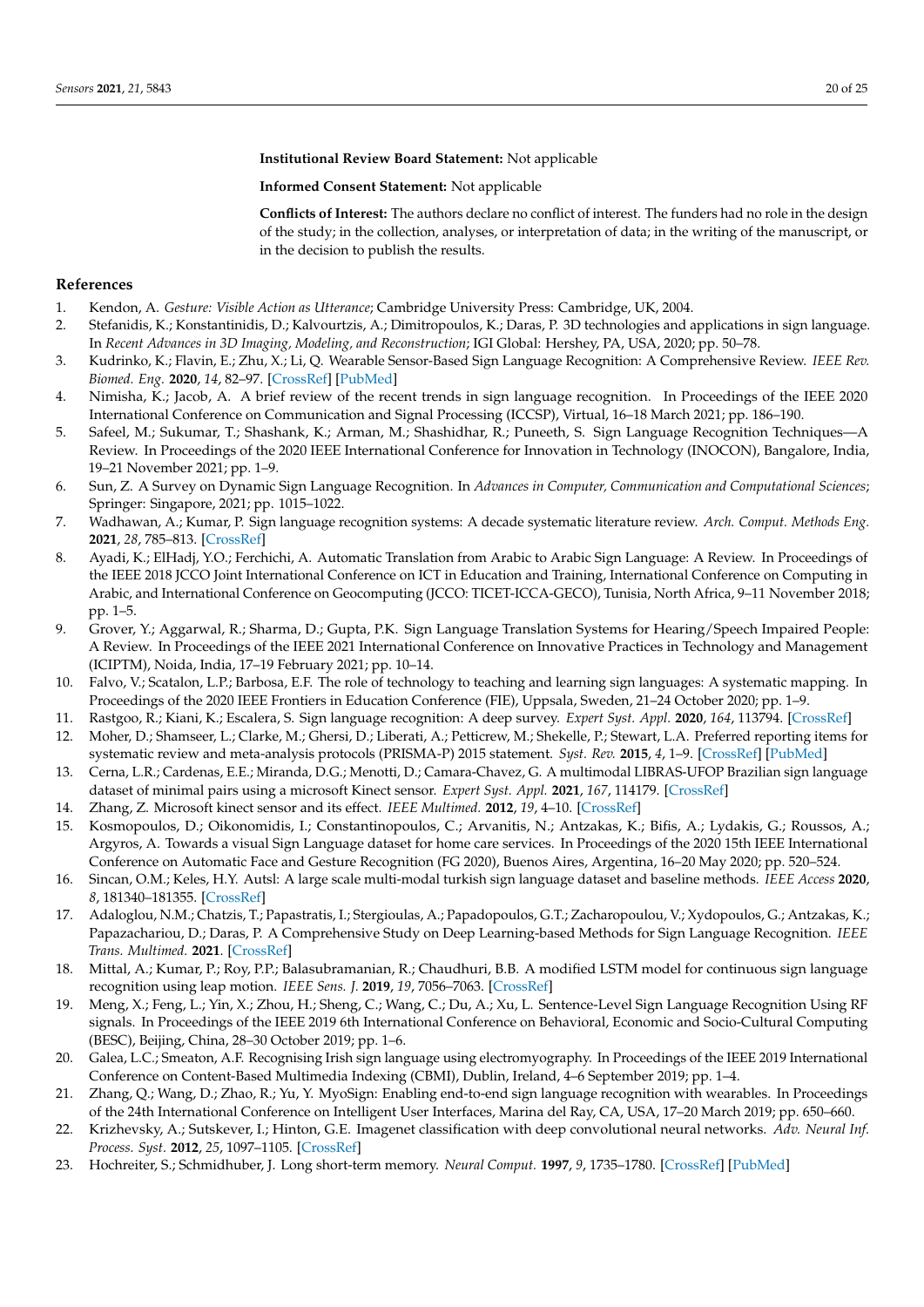- <span id="page-20-0"></span>24. Hou, J.; Li, X.Y.; Zhu, P.; Wang, Z.; Wang, Y.; Qian, J.; Yang, P. Signspeaker: A real-time, high-precision smartwatch-based sign language translator. In Proceedings of the 25th Annual International Conference on Mobile Computing and Networking, Los Cabos, Mexico, 21–25 October 2019; pp. 1–15.
- <span id="page-20-1"></span>25. Wang, Z.; Zhao, T.; Ma, J.; Chen, H.; Liu, K.; Shao, H.; Wang, Q.; Ren, J. Hear Sign Language: A Real-time End-to-End Sign Language Recognition System. *IEEE Trans. Mob. Comput.* **2020**. [\[CrossRef\]](http://dx.doi.org/10.1109/TMC.2020.3038303)
- <span id="page-20-2"></span>26. How, D.N.T.; Ibrahim, W.Z.F.B.W.; Sahari, K.S.M. A Dataglove Hardware Design and Real-Time Sign Gesture Interpretation. In Proceedings of the IEEE 2018 Joint 10th International Conference on Soft Computing and Intelligent Systems (SCIS) and 19thInternational Symposium on Advanced Intelligent Systems (ISIS), Toyama, Japan, 5–8 December 2018; pp. 946–949.
- <span id="page-20-3"></span>27. Forster, J.; Schmidt, C.; Koller, O.; Bellgardt, M.; Ney, H. Extensions of the Sign Language Recognition and Translation Corpus RWTH-PHOENIX-Weather. In Proceedings of the LREC, Reykjavik, Iceland, 26–31 May 2014; pp. 1911–1916.
- <span id="page-20-4"></span>28. Camgoz, N.C.; Hadfield, S.; Koller, O.; Ney, H.; Bowden, R. Neural sign language translation. In Proceedings of the IEEE Conference on Computer Vision and Pattern Recognition, Salt Lake City, UT, USA, 18–22 June 2018; pp. 7784–7793.
- <span id="page-20-5"></span>29. Albanie, S.; Varol, G.; Momeni, L.; Afouras, T.; Chung, J.S.; Fox, N.; Zisserman, A. BSL-1K: Scaling up co-articulated sign language recognition using mouthing cues. In *European Conference on Computer Vision*; Springer: Cham, Switzerland, 2020; pp. 35–53.
- <span id="page-20-6"></span>30. Huang, J.; Zhou, W.; Zhang, Q.; Li, H.; Li, W. Video-based sign language recognition without temporal segmentation. In Proceedings of the AAAI Conference on Artificial Intelligence, New Orleans, LA, USA, 2–7 February 2018; Volume 32.
- <span id="page-20-7"></span>31. Pu, J.; Zhou, W.; Li, H. Sign language recognition with multi-modal features. In *Pacific Rim Conference on Multimedia*; Springer: Cham, Switzerland, 2016; pp. 252–261.
- <span id="page-20-8"></span>32. Zhang, J.; Zhou, W.; Xie, C.; Pu, J.; Li, H. Chinese sign language recognition with adaptive HMM. In Proceedings of the 2016 IEEE International Conference on Multimedia and Expo (ICME), Seattle, WA, USA, 11–15 July 2016; pp. 1–6.
- <span id="page-20-9"></span>33. Joze, H.R.V.; Koller, O. Ms-asl: A large-scale data set and benchmark for understanding american sign language. *arXiv* **2018**, arXiv:1812.01053.
- <span id="page-20-10"></span>34. Li, D.; Rodriguez, C.; Yu, X.; Li, H. Word-level deep sign language recognition from video: A new large-scale dataset and methods comparison. In Proceedings of the IEEE/CVF Winter Conference on Applications of Computer Vision, Snowmass Village, CO, USA, 1–5 March 2020; pp. 1459–1469.
- <span id="page-20-11"></span>35. Ronchetti, F.; Quiroga, F.; Estrebou, C.A.; Lanzarini, L.C.; Rosete, A. LSA64: An Argentinian sign language dataset. In Proceedings of the XXII Congreso Argentino de Ciencias de la Computación (CACIC 2016), Argentina, South America, 3–7 October 2016.
- <span id="page-20-12"></span>36. Wan, J.; Zhao, Y.; Zhou, S.; Guyon, I.; Escalera, S.; Li, S.Z. Chalearn looking at people rgb-d isolated and continuous datasets for gesture recognition. In Proceedings of the IEEE Conference on Computer Vision and Pattern Recognition Workshops, Las Vegas, NV, USA, 27–30 June 2016; pp. 56–64.
- <span id="page-20-13"></span>37. Sidig, A.A.I.; Luqman, H.; Mahmoud, S.; Mohandes, M. KArSL: Arabic Sign Language Database. *ACM Trans. Asian Low-Resour. Lang. Inf. Process.* **2021**, *20*, 1–19. [\[CrossRef\]](http://dx.doi.org/10.1145/3423420)
- <span id="page-20-14"></span>38. Klakow, D.; Peters, J. Testing the correlation of word error rate and perplexity. *Speech Commun.* **2002**, *38*, 19–28. [\[CrossRef\]](http://dx.doi.org/10.1016/S0167-6393(01)00041-3)
- <span id="page-20-15"></span>39. Cui, R.; Liu, H.; Zhang, C. A deep neural framework for continuous sign language recognition by iterative training. *IEEE Trans. Multimed.* **2019**, *21*, 1880–1891. [\[CrossRef\]](http://dx.doi.org/10.1109/TMM.2018.2889563)
- <span id="page-20-16"></span>40. Graves, A.; Fernández, S.; Gomez, F.; Schmidhuber, J. Connectionist temporal classification: Labelling unsegmented sequence data with recurrent neural networks. In Proceedings of the 23rd International Conference on Machine Learning, Pittsburgh, PA, USA, 25–29 June 2006; pp. 369–376.
- <span id="page-20-17"></span>41. Koishybay, K.; Mukushev, M.; Sandygulova, A. Continuous Sign Language Recognition with Iterative Spatiotemporal Fine-tuning. In Proceedings of the IEEE 2020 25th International Conference on Pattern Recognition (ICPR), Milano, Italy, 10–15 January 2021; pp. 10211–10218.
- <span id="page-20-18"></span>42. Cheng, K.L.; Yang, Z.; Chen, Q.; Tai, Y.W. Fully Convolutional Networks for Continuous Sign Language Recognition. In *European Conference on Computer Vision*; Springer: Cham, Switzerland, 2020; pp. 697–714.
- <span id="page-20-19"></span>43. Niu, Z.; Mak, B. Stochastic Fine-Grained Labeling of Multi-state Sign Glosses for Continuous Sign Language Recognition. In *European Conference on Computer Vision*; Springer: Cham, Switzerland, 2020; pp. 172–186.
- <span id="page-20-20"></span>44. Pan, W.; Zhang, X.; Ye, Z. Attention-Based Sign Language Recognition Network Utilizing Keyframe Sampling and Skeletal Features. *IEEE Access* **2020**, *8*, 215592–215602.
- <span id="page-20-21"></span>45. Huang, S.; Ye, Z. Boundary-Adaptive Encoder With Attention Method for Chinese Sign Language Recognition. *IEEE Access* **2021**, *9*, 70948–70960. [\[CrossRef\]](http://dx.doi.org/10.1109/ACCESS.2021.3078638)
- <span id="page-20-22"></span>46. Li, H.; Gao, L.; Han, R.; Wan, L.; Feng, W. Key Action and Joint CTC-Attention based Sign Language Recognition. In Proceedings of the ICASSP 2020—2020 IEEE International Conference on Acoustics, Speech and Signal Processing (ICASSP), Virtual, 4–8 May 2020; pp. 2348–2352.
- <span id="page-20-23"></span>47. Slimane, F.B.; Bouguessa, M. Context Matters: Self-Attention for Sign Language Recognition. In Proceedings of the IEEE 2020 25th International Conference on Pattern Recognition (ICPR), Milano, Italy, 10–15 January 2021; pp. 7884–7891.
- <span id="page-20-24"></span>48. Zhou, M.; Ng, M.; Cai, Z.; Cheung, K.C. Self-Attention-based Fully-Inception Networks for Continuous Sign Language Recognition. In *ECAI 2020*; IOS Press: Amsterdam, The Netherlands, 2020; pp. 2832–2839.
- <span id="page-20-25"></span>49. Zhang, Z.; Pu, J.; Zhuang, L.; Zhou, W.; Li, H. Continuous sign language recognition via reinforcement learning. In Proceedings of the 2019 IEEE International Conference on Image Processing (ICIP), Taipei, Taiwan, 22–25 September 2019; pp. 285–289.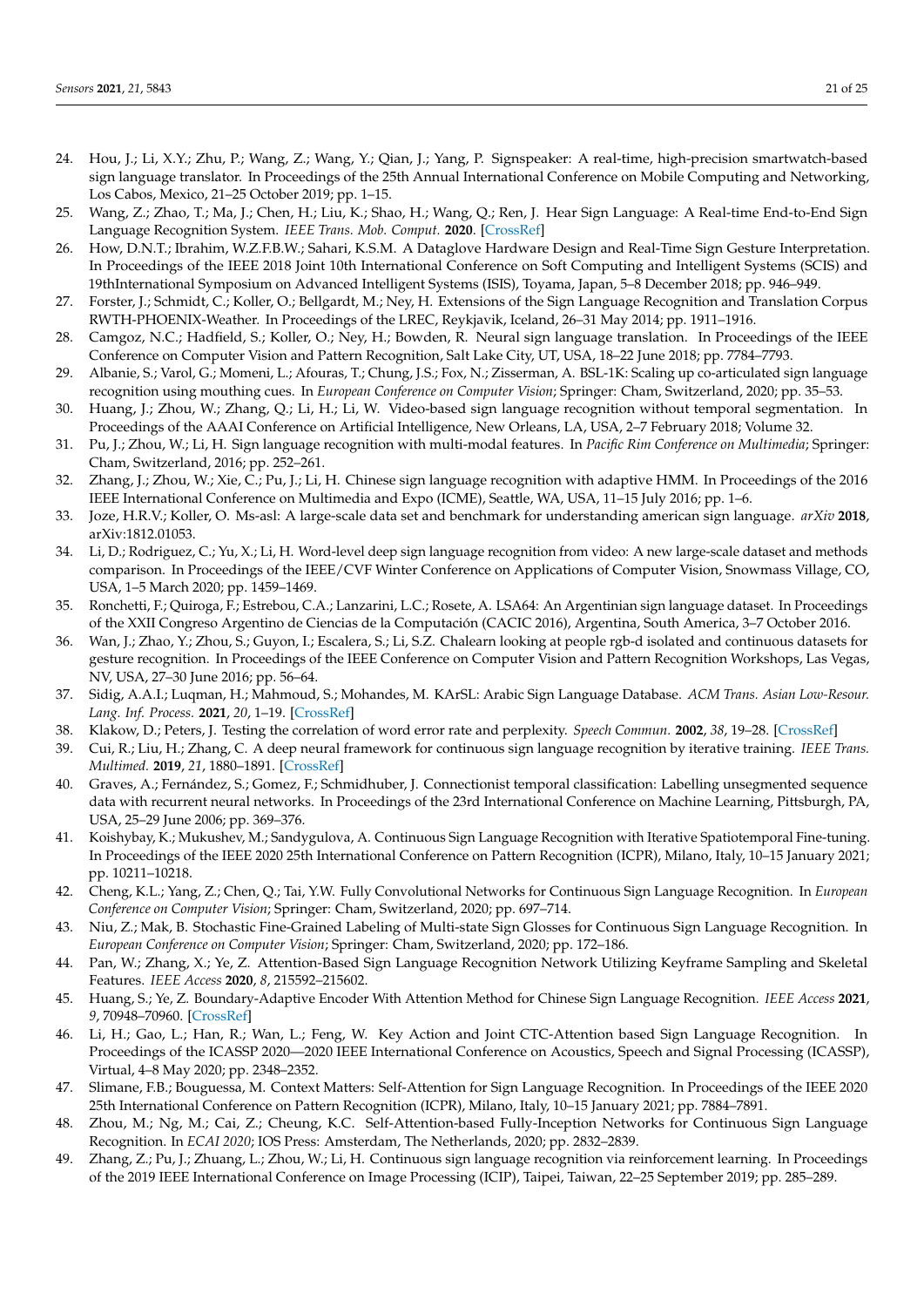- <span id="page-21-0"></span>50. Williams, R.J. Simple statistical gradient-following algorithms for connectionist reinforcement learning. *Mach. Learn.* **1992**, *8*, 229–256. [\[CrossRef\]](http://dx.doi.org/10.1007/BF00992696)
- <span id="page-21-1"></span>51. Wei, C.; Zhao, J.; Zhou, W.; Li, H. Semantic Boundary Detection with Reinforcement Learning for Continuous Sign Language Recognition. *IEEE Trans. Circuits Syst. Video Technol.* **2020**, *31*, 1138–1149. [\[CrossRef\]](http://dx.doi.org/10.1109/TCSVT.2020.2999384)
- <span id="page-21-2"></span>52. Papastratis, I.; Dimitropoulos, K.; Konstantinidis, D.; Daras, P. Continuous sign language recognition through cross-modal alignment of video and text embeddings in a joint-latent space. *IEEE Access* **2020**, *8*, 91170–91180. [\[CrossRef\]](http://dx.doi.org/10.1109/ACCESS.2020.2993650)
- <span id="page-21-3"></span>53. Papastratis, I.; Dimitropoulos, K.; Daras, P. Continuous Sign Language Recognition through a Context-Aware Generative Adversarial Network. *Sensors* **2021**, *21*, 2437. [\[CrossRef\]](http://dx.doi.org/10.3390/s21072437)
- <span id="page-21-4"></span>54. Wei, C.; Zhou, W.; Pu, J.; Li, H. Deep grammatical multi-classifier for continuous sign language recognition. In Proceedings of the 2019 IEEE Fifth International Conference on Multimedia Big Data (BigMM), Singapore, 11–13 September 2019; pp. 435–442.
- <span id="page-21-5"></span>55. Pu, J.; Zhou, W.; Li, H. Iterative alignment network for continuous sign language recognition. In Proceedings of the IEEE/CVF Conference on Computer Vision and Pattern Recognition, Long Beach, CA, USA, 16–20 June 2019; pp. 4165–4174.
- <span id="page-21-6"></span>56. Cuturi, M.; Blondel, M. Soft-dtw: A differentiable loss function for time-series. In Proceedings of the International Conference on Machine Learning (ICML), Sydney, Australia, 6–11 August 2017; pp. 894–903.
- <span id="page-21-7"></span>57. Guo, D.; Wang, S.; Tian, Q.; Wang, M. Dense Temporal Convolution Network for Sign Language Translation. In Proceedings of the IJCAI, Macao, China, 10–16 August 2019; pp. 744–750.
- <span id="page-21-8"></span>58. Pei, X.; Guo, D.; Zhao, Y. Continuous Sign Language Recognition Based on Pseudo-supervised Learning. In Proceedings of the 2nd Workshop on Multimedia for Accessible Human Computer Interfaces, Nice, France, 25 October 2019; pp. 33–39.
- <span id="page-21-9"></span>59. Zhou, H.; Zhou, W.; Li, H. Dynamic pseudo label decoding for continuous sign language recognition. In Proceedings of the 2019 IEEE International Conference on Multimedia and Expo (ICME), Shanghai, China, 8–12 July 2019; pp. 1282–1287.
- <span id="page-21-10"></span>60. Carreira, J.; Zisserman, A. Quo vadis, action recognition? a new model and the kinetics dataset. In Proceedings of the IEEE Conference on Computer Vision and Pattern Recognition, Honolulu, HI, USA, 21–26 July 2017; pp. 6299–6308.
- <span id="page-21-11"></span>61. Chakrabarty, A.; Pandit, O.A.; Garain, U. Context sensitive lemmatization using two successive bidirectional gated recurrent networks. In Proceedings of the 55th Annual Meeting of the Association for Computational Linguistics (Volume 1: Long Papers), Vancouver, BC, Canada, 30 July–4 August 2017; pp. 1481–1491.
- <span id="page-21-12"></span>62. Zhou, H.; Zhou, W.; Zhou, Y.; Li, H. Spatial-Temporal Multi-Cue Network for Sign Language Recognition and Translation. *IEEE Trans. Multimed.* **2021**. [\[CrossRef\]](http://dx.doi.org/10.1109/TMM.2021.3059098)
- <span id="page-21-13"></span>63. Rastgoo, R.; Kiani, K.; Escalera, S. Video-based isolated hand sign language recognition using a deep cascaded model. *Multimed. Tools Appl.* **2020**, *79*, 22965–22987. [\[CrossRef\]](http://dx.doi.org/10.1007/s11042-020-09048-5)
- <span id="page-21-26"></span>64. Kumar, D.A.; Sastry, A.; Kishore, P.; Kumar, E.K.; Kumar, M.T.K. S3DRGF: Spatial 3-D relational geometric features for 3-D sign language representation and recognition. *IEEE Signal Process. Lett.* **2018**, *26*, 169–173. [\[CrossRef\]](http://dx.doi.org/10.1109/LSP.2018.2883864)
- <span id="page-21-14"></span>65. He, Q.; Sun, X.; Yan, Z.; Fu, K. DABNet: Deformable contextual and boundary-weighted network for cloud detection in remote sensing images. *IEEE Trans. Geosci. Remote. Sens.* **2021**. [\[CrossRef\]](http://dx.doi.org/10.1109/TGRS.2020.3045474)
- <span id="page-21-15"></span>66. Liao, Y.; Xiong, P.; Min, W.; Min, W.; Lu, J. Dynamic sign language recognition based on video sequence with BLSTM-3D residual networks. *IEEE Access* **2019**, *7*, 38044–38054. [\[CrossRef\]](http://dx.doi.org/10.1109/ACCESS.2019.2904749)
- <span id="page-21-16"></span>67. Aly, S.; Aly, W. DeepArSLR: A novel signer-independent deep learning framework for isolated arabic sign language gestures recognition. *IEEE Access* **2020**, *8*, 83199–83212. [\[CrossRef\]](http://dx.doi.org/10.1109/ACCESS.2020.2990699)
- <span id="page-21-17"></span>68. Chen, L.C.; Zhu, Y.; Papandreou, G.; Schroff, F.; Adam, H. Encoder-decoder with atrous separable convolution for semantic image segmentation. In Proceedings of the European Conference on Computer Vision (ECCV), Munich, Germany, 8–14 September 2018; pp. 801–818.
- <span id="page-21-18"></span>69. Gökçe, Ç.; Özdemir, O.; Kındıro ˘glu, A.A.; Akarun, L. Score-level Multi Cue Fusion for Sign Language Recognition. In *European Conference on Computer Vision*; Springer: Berlin/Heidelberg, Germany, 2020; pp. 294–309.
- <span id="page-21-19"></span>70. Zhang, X.; Li, X. Dynamic gesture recognition based on MEMP network. *Future Internet* **2019**, *11*, 91. [\[CrossRef\]](http://dx.doi.org/10.3390/fi11040091)
- <span id="page-21-20"></span>71. Li, D.; Yu, X.; Xu, C.; Petersson, L.; Li, H. Transferring cross-domain knowledge for video sign language recognition. In Proceedings of the IEEE/CVF Conference on Computer Vision and Pattern Recognition, Virtual, 14–19 June 2020; pp. 6205–6214.
- <span id="page-21-21"></span>72. Sarhan, N.; Frintrop, S. Transfer Learning For Videos: From Action Recognition To Sign Language Recognition. In Proceedings of the 2020 IEEE International Conference on Image Processing (ICIP), Abu Dhabi, United Arab Emirates, 25–28 October 2020; pp. 1811–1815.
- <span id="page-21-22"></span>73. Rastgoo, R.; Kiani, K.; Escalera, S. Hand sign language recognition using multi-view hand skeleton. *Expert Syst. Appl.* **2020**, *150*, 113336. [\[CrossRef\]](http://dx.doi.org/10.1016/j.eswa.2020.113336)
- <span id="page-21-23"></span>74. Konstantinidis, D.; Dimitropoulos, K.; Daras, P. Sign language recognition based on hand and body skeletal data. In Proceedings of the IEEE 2018-3DTV-Conference: The True Vision-Capture, Transmission and Display of 3D Video (3DTV-CON), Stockholm, Sweden, 3–5 June 2018; pp. 1–4.
- <span id="page-21-24"></span>75. Konstantinidis, D.; Dimitropoulos, K.; Daras, P. A deep learning approach for analyzing video and skeletal features in sign language recognition. In Proceedings of the 2018 IEEE International Conference on Imaging Systems and Techniques (IST), Krakow, Poland, 16–18 October 2018; pp. 1–6.
- <span id="page-21-25"></span>76. Papadimitriou, K.; Potamianos, G. Multimodal Sign Language Recognition via Temporal Deformable Convolutional Sequence Learning. In Proceedings of the INTERSPEECH 2020, Shanghai, China, 25–29 October 2020; pp. 2752–2756.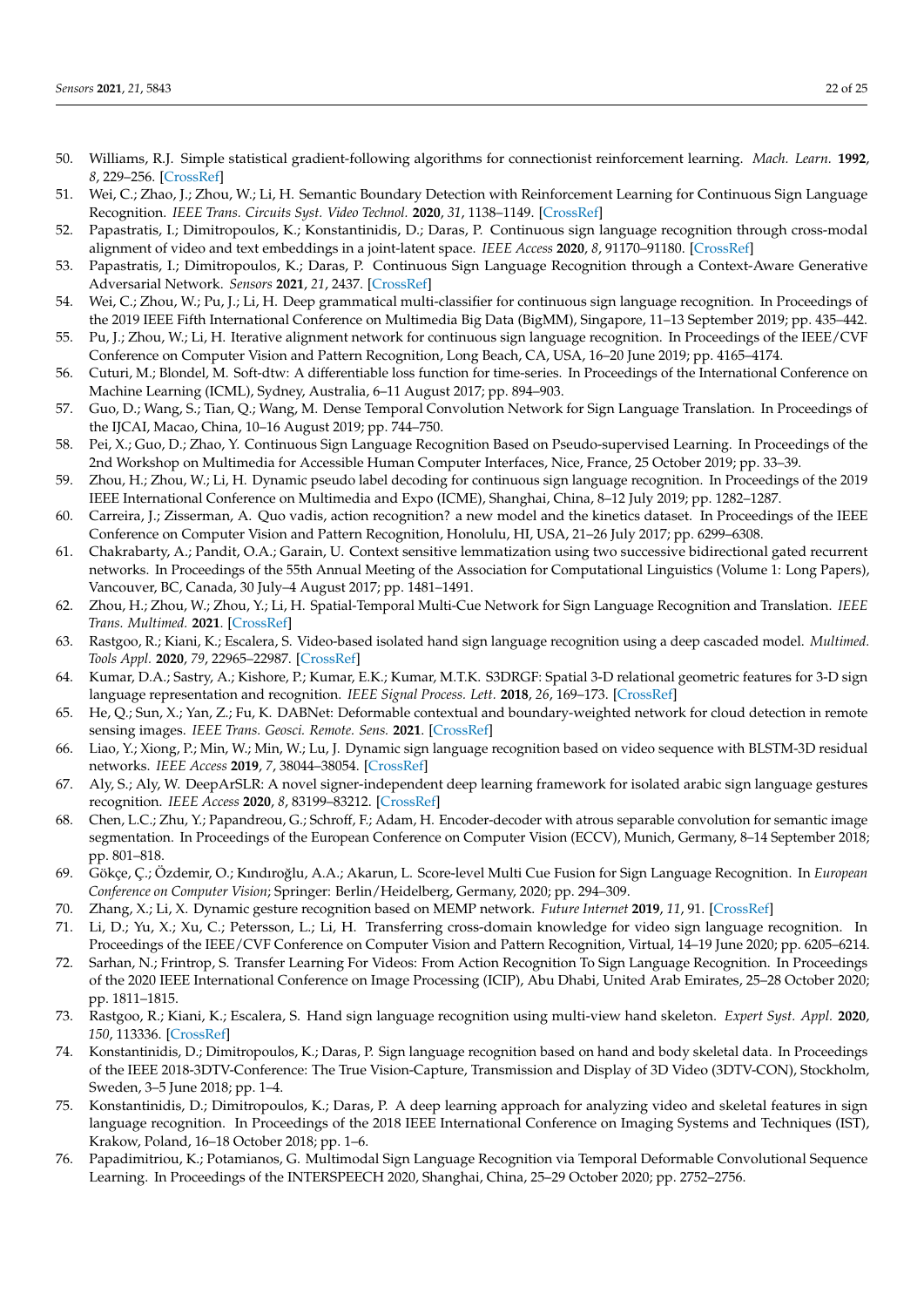- <span id="page-22-0"></span>77. Gündüz, C.; POLAT, H. Turkish sign language recognition based on multistream data fusion. *Turk. J. Electr. Eng. Comput. Sci.* **2021**, *29*, 1171–1186. [\[CrossRef\]](http://dx.doi.org/10.3906/elk-2005-156)
- <span id="page-22-1"></span>78. Bilge, Y.C.; Ikizler-Cinbis, N.; Cinbis, R.G. Zero-Shot Sign Language Recognition: Can Textual Data Uncover Sign Languages? *arXiv* **2019**, arXiv:1907.10292.
- <span id="page-22-2"></span>79. Devlin, J.; Chang, M.W.; Lee, K.; Toutanova, K. Bert: Pre-training of deep bidirectional transformers for language understanding. *arXiv* **2018**, arXiv:1810.04805.
- <span id="page-22-3"></span>80. Kumar, E.K.; Kishore, P.; Kumar, M.T.K.; Kumar, D.A. 3D sign language recognition with joint distance and angular coded color topographical descriptor on a 2–stream CNN. *Neurocomputing* **2020**, *372*, 40–54. [\[CrossRef\]](http://dx.doi.org/10.1016/j.neucom.2019.09.059)
- <span id="page-22-4"></span>81. Parelli, M.; Papadimitriou, K.; Potamianos, G.; Pavlakos, G.; Maragos, P. Exploiting 3D hand pose estimation in deep learningbased sign language recognition from RGB videos. In *European Conference on Computer Vision*; Springer: Berlin/Heidelberg, Germany, 2020; pp. 249–263.
- <span id="page-22-5"></span>82. de Amorim, C.C.; Macêdo, D.; Zanchettin, C. Spatial-temporal graph convolutional networks for sign language recognition. In *International Conference on Artificial Neural Networks*; Springer: Berlin/Heidelberg, Germany, 2019; pp. 646–657.
- <span id="page-22-6"></span>83. Niepert, M.; Ahmed, M.; Kutzkov, K. Learning convolutional neural networks for graphs. In *International Conference on Machine Learning*; PMLR: New York, NY, USA, 2016; pp. 2014–2023.
- <span id="page-22-7"></span>84. Tunga, A.; Nuthalapati, S.V.; Wachs, J. Pose-based Sign Language Recognition using GCN and BERT. In Proceedings of the IEEE/CVF Winter Conference on Applications of Computer Vision, Snowmass Village, CO, USA, 1–5 March 2020; pp. 31–40.
- <span id="page-22-8"></span>85. Meng, L.; Li, R. An Attention-Enhanced Multi-Scale and Dual Sign Language Recognition Network Based on a Graph Convolution Network. *Sensors* **2021**, *21*, 1120. [\[CrossRef\]](http://dx.doi.org/10.3390/s21041120)
- <span id="page-22-9"></span>86. Tur, A.O.; Keles, H.Y. Isolated sign recognition with a siamese neural network of RGB and depth streams. In Proceedings of the IEEE EUROCON 2019—18th International Conference on Smart Technologies, Novi Sad, Serbia, 1–4 July 2019; pp. 1–6.
- <span id="page-22-10"></span>87. Ravi, S.; Suman, M.; Kishore, P.; Kumar, K.; Kumar, A. Multi modal spatio temporal co-trained CNNs with single modal testing on RGB–D based sign language gesture recognition. *J. Comput. Lang.* **2019**, *52*, 88–102. [\[CrossRef\]](http://dx.doi.org/10.1016/j.cola.2019.04.002)
- <span id="page-22-11"></span>88. Rastgoo, R.; Kiani, K.; Escalera, S. Hand pose aware multimodal isolated sign language recognition. *Multimed. Tools Appl.* **2021**, *80*, 127–163. [\[CrossRef\]](http://dx.doi.org/10.1007/s11042-020-09700-0)
- <span id="page-22-12"></span>89. Huang, J.; Zhou, W.; Li, H.; Li, W. Attention-based 3D-CNNs for large-vocabulary sign language recognition. *IEEE Trans. Circuits Syst. Video Technol.* **2018**, *29*, 2822–2832. [\[CrossRef\]](http://dx.doi.org/10.1109/TCSVT.2018.2870740)
- <span id="page-22-13"></span>90. Huang, S.; Mao, C.; Tao, J.; Ye, Z. A novel chinese sign language recognition method based on keyframe-centered clips. *IEEE Signal Process. Lett.* **2018**, *25*, 442–446. [\[CrossRef\]](http://dx.doi.org/10.1109/LSP.2018.2797228)
- <span id="page-22-14"></span>91. Zhang, S.; Meng, W.; Li, H.; Cui, X. Multimodal Spatiotemporal Networks for Sign Language Recognition. *IEEE Access* **2019**, *7*, 180270–180280. [\[CrossRef\]](http://dx.doi.org/10.1109/ACCESS.2019.2959206)
- <span id="page-22-15"></span>92. Papineni, K.; Roukos, S.; Ward, T.; Zhu, W.J. Bleu: A method for automatic evaluation of machine translation. In Proceedings of the 40th Annual Meeting of the Association for Computational Linguistics, Philadelphia, PA, USA, 7–12 July 2002; pp. 311–318.
- <span id="page-22-16"></span>93. Orbay, A.; Akarun, L. Neural Sign Language Translation by Learning Tokenization. In Proceedings of the 2020 15th IEEE International Conference on Automatic Face and Gesture Recognition (FG 2020) (FG), Buenos Aires, Argentina, 16–20 November 2020; pp. 9–15.
- <span id="page-22-17"></span>94. Ko, S.K.; Kim, C.J.; Jung, H.; Cho, C. Neural sign language translation based on human keypoint estimation. *Appl. Sci.* **2019**, *9*, 2683. [\[CrossRef\]](http://dx.doi.org/10.3390/app9132683)
- <span id="page-22-18"></span>95. Zheng, J.; Zhao, Z.; Chen, M.; Chen, J.; Wu, C.; Chen, Y.; Shi, X.; Tong, Y. An Improved Sign Language Translation Model with Explainable Adaptations for Processing Long Sign Sentences. *Comput. Intell. Neurosci.* **2020**, *2020*. [\[CrossRef\]](http://dx.doi.org/10.1155/2020/8816125)
- <span id="page-22-19"></span>96. Camgoz, N.C.; Koller, O.; Hadfield, S.; Bowden, R. Sign language transformers: Joint end-to-end sign language recognition and translation. In Proceedings of the IEEE/CVF Conference on Computer Vision and Pattern Recognition, Snowmass Village, CO, USA, 1–5 March 2020; pp. 10023–10033.
- <span id="page-22-20"></span>97. Camgoz, N.C.; Koller, O.; Hadfield, S.; Bowden, R. Multi-channel transformers for multi-articulatory sign language translation. In *European Conference on Computer Vision*; Springer: Cham, Switzerland, 2020; pp. 301–319.
- <span id="page-22-21"></span>98. Kim, S.; Kim, C.J.; Park, H.M.; Jeong, Y.; Jang, J.Y.; Jung, H. Robust Keypoint Normalization Method for Korean Sign Language Translation using Transformer. In Proceedings of the IEEE 2020 International Conference on Information and Communication Technology Convergence (ICTC), Jeju Island, Korea, 21–23 October 2020; pp. 1303–1305.
- <span id="page-22-22"></span>99. Balayn, A.; Brock, H.; Nakadai, K. Data-driven development of virtual sign language communication agents. In Proceedings of the 2018 27th IEEE International Symposium on Robot and Human Interactive Communication (RO-MAN), Nanjing, China, 27–31 August 2018; pp. 370–377.
- <span id="page-22-23"></span>100. Shaikh, F.; Darunde, S.; Wahie, N.; Mali, S. Sign language translation system for railway station announcements. In Proceedings of the 2019 IEEE Bombay Section Signature Conference (IBSSC), Mumbai, India, 26–28 July 2019; pp. 1–6.
- <span id="page-22-24"></span>101. Melchor, F.B.; Palacios, J.C.A.; Pichardo-Lagunas, O.; Martinez-Seis, B. Speech to Mexican Sign Language for Learning with an Avatar. In *Mexican International Conference on Artificial Intelligence*; Springer: Berlin/Heidelberg, Germany, 2020; pp. 179–192.
- <span id="page-22-25"></span>102. Uchida, T.; Sumiyoshi, H.; Miyazaki, T.; Azuma, M.; Umeda, S.; Kato, N.; Hiruma, N.; Kaneko, H.; Yamanouchi, Y. Systems for Supporting Deaf People in Viewing Sports Programs by Using Sign Language Animation Synthesis. *ITE Trans. Media Technol. Appl.* **2019**, *7*, 126–133. [\[CrossRef\]](http://dx.doi.org/10.3169/mta.7.126)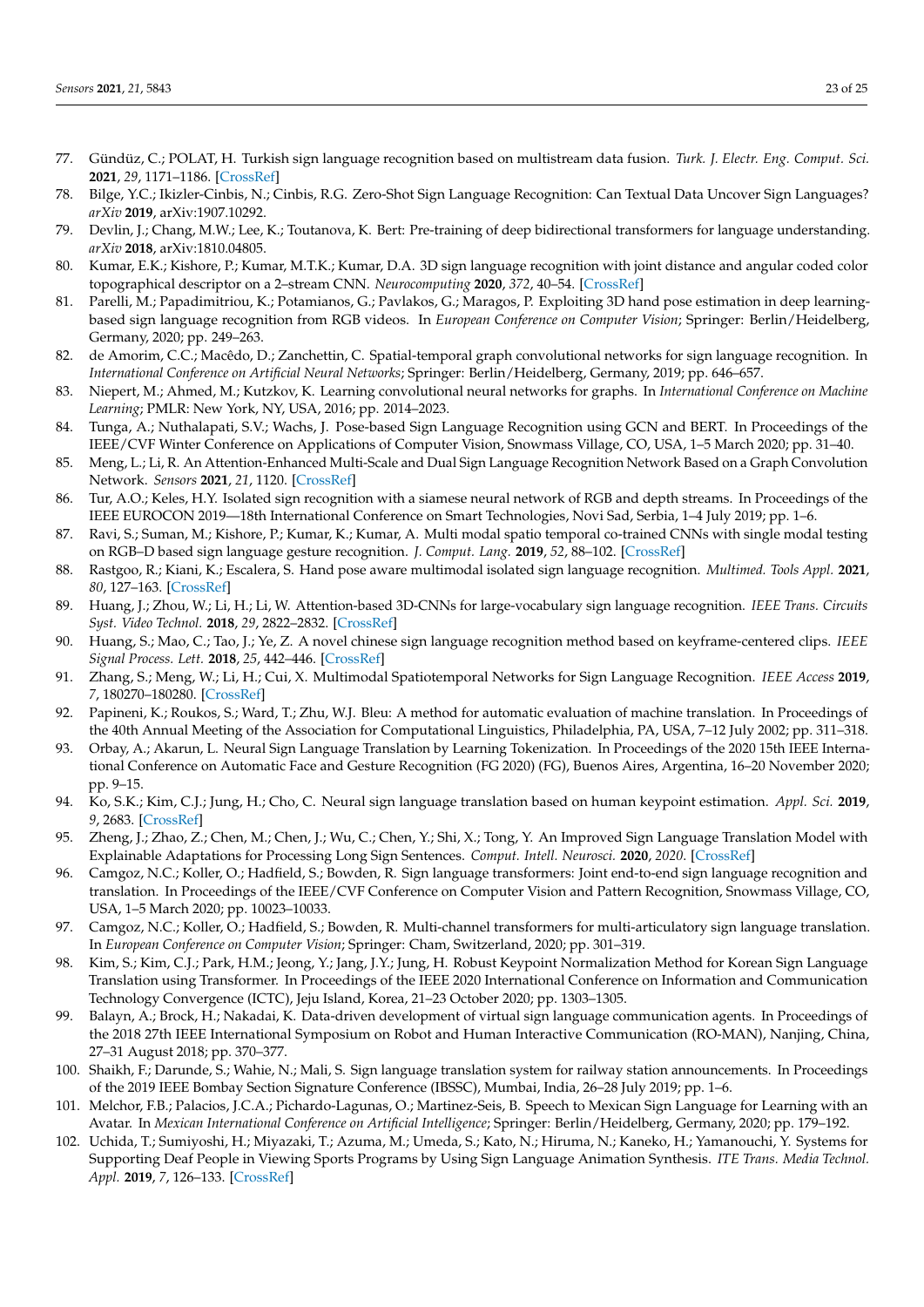- <span id="page-23-0"></span>103. Das Chakladar, D.; Kumar, P.; Mandal, S.; Roy, P.P.; Iwamura, M.; Kim, B.G. 3D Avatar Approach for Continuous Sign Movement Using Speech/Text. *Appl. Sci.* **2021**, *11*, 3439. [\[CrossRef\]](http://dx.doi.org/10.3390/app11083439)
- <span id="page-23-1"></span>104. Mehta, N.; Pai, S.; Singh, S. Automated 3D sign language caption generation for video. *Univers. Access Inf. Soc.* **2020**, *19*, 725–738. [\[CrossRef\]](http://dx.doi.org/10.1007/s10209-019-00668-9)
- <span id="page-23-2"></span>105. Patel, B.D.; Patel, H.B.; Khanvilkar, M.A.; Patel, N.R.; Akilan, T. ES2ISL: An advancement in speech to sign language translation using 3D avatar animator. In Proceedings of the 2020 IEEE Canadian Conference on Electrical and Computer Engineering (CCECE), London, ON, Canada, 30 August–2 September 2020; pp. 1–5.
- <span id="page-23-3"></span>106. Hanke, T. HamNoSys-representing sign language data in language resources and language processing contexts. In Proceedings of the LREC, Lisbon, Portugal, 26–28 May 2004; Volume 4, pp. 1–6.
- <span id="page-23-4"></span>107. Elliott, R.; Glauert, J.R.; Jennings, V.; Kennaway, J. An overview of the SiGML notation and SiGML Signing software system. In Proceedings of the Fourth International Conference on Language Resources and Evaluation (LREC), Lisbon, Portugal, 26–28 May 2004; pp. 98–104.
- <span id="page-23-5"></span>108. Kumar, P.; Kaur, S. Indian Sign Language Generation System. *Computer* **2021**, *54*, 37–46.
- <span id="page-23-6"></span>109. Kumar, P.; Kaur, S. Sign Language Generation System Based on Indian Sign Language Grammar. *ACM Trans. Asian Low-Resour. Lang. Inf. Process. (TALLIP)* **2020**, *19*, 1–26. [\[CrossRef\]](http://dx.doi.org/10.1145/3387632)
- <span id="page-23-7"></span>110. Brock, H.; Law, F.; Nakadai, K.; Nagashima, Y. Learning three-dimensional skeleton data from sign language video. *ACM Trans. Intell. Syst. Technol. (TIST)* **2020**, *11*, 1–24. [\[CrossRef\]](http://dx.doi.org/10.1145/3377552)
- <span id="page-23-8"></span>111. Stoll, S.; Camgöz, N.C.; Hadfield, S.; Bowden, R. Sign language production using neural machine translation and generative adversarial networks. In Proceedings of the 29th British Machine Vision Conference (BMVC 2018), Newcastle, UK, 2–6 September 2018; British Machine Vision Association: Newcastle, UK, 2018.
- <span id="page-23-9"></span>112. Stoll, S.; Camgoz, N.C.; Hadfield, S.; Bowden, R. Text2Sign: Towards sign language production using neural machine translation and generative adversarial networks. *Int. J. Comput. Vis.* **2020**, *128*, 891–908. [\[CrossRef\]](http://dx.doi.org/10.1007/s11263-019-01281-2)
- <span id="page-23-10"></span>113. Stoll, S.; Hadfield, S.; Bowden, R. SignSynth: Data-Driven Sign Language Video Generation. In *European Conference on Computer Vision*; Springer: Berlin/Heidelberg, Germany, 2020; pp. 353–370.
- <span id="page-23-11"></span>114. Saunders, B.; Camgoz, N.C.; Bowden, R. Progressive transformers for end-to-end sign language production. In *European Conference on Computer Vision*; Springer: Berlin/Heidelberg, Germany, 2020; pp. 687–705.
- <span id="page-23-12"></span>115. Xiao, Q.; Qin, M.; Yin, Y. Skeleton-based Chinese sign language recognition and generation for bidirectional communication between deaf and hearing people. *Neural Netw.* **2020**, *125*, 41–55. [\[CrossRef\]](http://dx.doi.org/10.1016/j.neunet.2020.01.030)
- <span id="page-23-13"></span>116. Cui, R.; Cao, Z.; Pan, W.; Zhang, C.; Wang, J. Deep Gesture Video Generation With Learning on Regions of Interest. *IEEE Trans. Multimed.* **2019**, *22*, 2551–2563. [\[CrossRef\]](http://dx.doi.org/10.1109/TMM.2019.2960700)
- <span id="page-23-14"></span>117. Liang, X.; Angelopoulou, A.; Kapetanios, E.; Woll, B.; Al Batat, R.; Woolfe, T. A multi-modal machine learning approach and toolkit to automate recognition of early stages of dementia among British sign language users. In *European Conference on Computer Vision*; Springer: Berlin/Heidelberg, Germany, 2020; pp. 278–293.
- <span id="page-23-15"></span>118. Zhou, Z.; Neo, Y.; Lui, K.S.; Tam, V.W.; Lam, E.Y.; Wong, N. A Portable Hong Kong Sign Language Translation Platform with Deep Learning and Jetson Nano. In Proceedings of the 22nd International ACM SIGACCESS Conference on Computers and Accessibility, Virtual, 26–28 October 2020; pp. 1–4.
- <span id="page-23-16"></span>119. Ozarkar, S.; Chetwani, R.; Devare, S.; Haryani, S.; Giri, N. AI for Accessibility: Virtual Assistant for Hearing Impaired. In Proceedings of the IEEE 2020 11th International Conference on Computing, Communication and Networking Technologies (ICCCNT), Kharagpur, India, 1–3 July 2020; pp. 1–7.
- <span id="page-23-17"></span>120. Joy, J.; Balakrishnan, K.; Sreeraj, M. SiLearn: An intelligent sign vocabulary learning tool. *J. Enabling Technol.* **2019**, *13*, 173–187. [\[CrossRef\]](http://dx.doi.org/10.1108/JET-03-2019-0014)
- <span id="page-23-18"></span>121. Paudyal, P.; Lee, J.; Kamzin, A.; Soudki, M.; Banerjee, A.; Gupta, S.K. Learn2Sign: Explainable AI for Sign Language Learning. In Proceedings of the IUI Workshops, Los Angeles, CA, USA, 16–20 March 2019.
- <span id="page-23-19"></span>122. Luccio, F.L.; Gaspari, D. Learning Sign Language from a Sanbot Robot. In Proceedings of the 6th EAI International Conference on Smart Objects and Technologies for Social Good, Antwerp, Belgium, 14–16 September 2020; pp. 138–143.
- <span id="page-23-20"></span>123. Chaikaew, A.; Somkuan, K.; Sarapee, P. Mobile Application for Thai Sign language. In Proceedings of the IEEE 2018 22nd International Computer Science and Engineering Conference (ICSEC), Chiang Mai, Thailand, 21–24 November 2018; pp. 1–4.
- <span id="page-23-21"></span>124. Ku, Y.J.; Chen, M.J.; King, C.T. A Virtual Sign Language Translator on Smartphones. In Proceedings of the IEEE 2019 Seventh International Symposium on Computing and Networking Workshops (CANDARW), Nagasaki, Japan, 26–29 November 2019; pp. 445–449.
- <span id="page-23-22"></span>125. Potamianos, G.; Papadimitriou, K.; Efthimiou, E.; Fotinea, S.E.; Sapountzaki, G.; Maragos, P. SL-ReDu: Greek sign language recognition for educational applications. Project description and early results. In Proceedings of the 13th ACM International Conference on Pervasive Technologies Related to Assistive Environments, Corfu, Greece, 30 June–3 July 2020; pp. 1–6.
- <span id="page-23-23"></span>126. Lee, H.; Park, D. AI TTS Smartphone App for Communication of Speech Impaired People. In *Data Science and Digital Transformation in the Fourth Industrial Revolution*; Springer: Berlin/Heidelberg, Germany, 2021; pp. 219–229.
- <span id="page-23-24"></span>127. Schioppo, J.; Meyer, Z.; Fabiano, D.; Canavan, S. Sign Language Recognition: Learning American Sign Language in a Virtual Environment. In Proceedings of the Extended Abstracts of the 2019 CHI Conference on Human Factors in Computing Systems, Glasgow, UK, 4–9 May 2019; pp. 1–6.